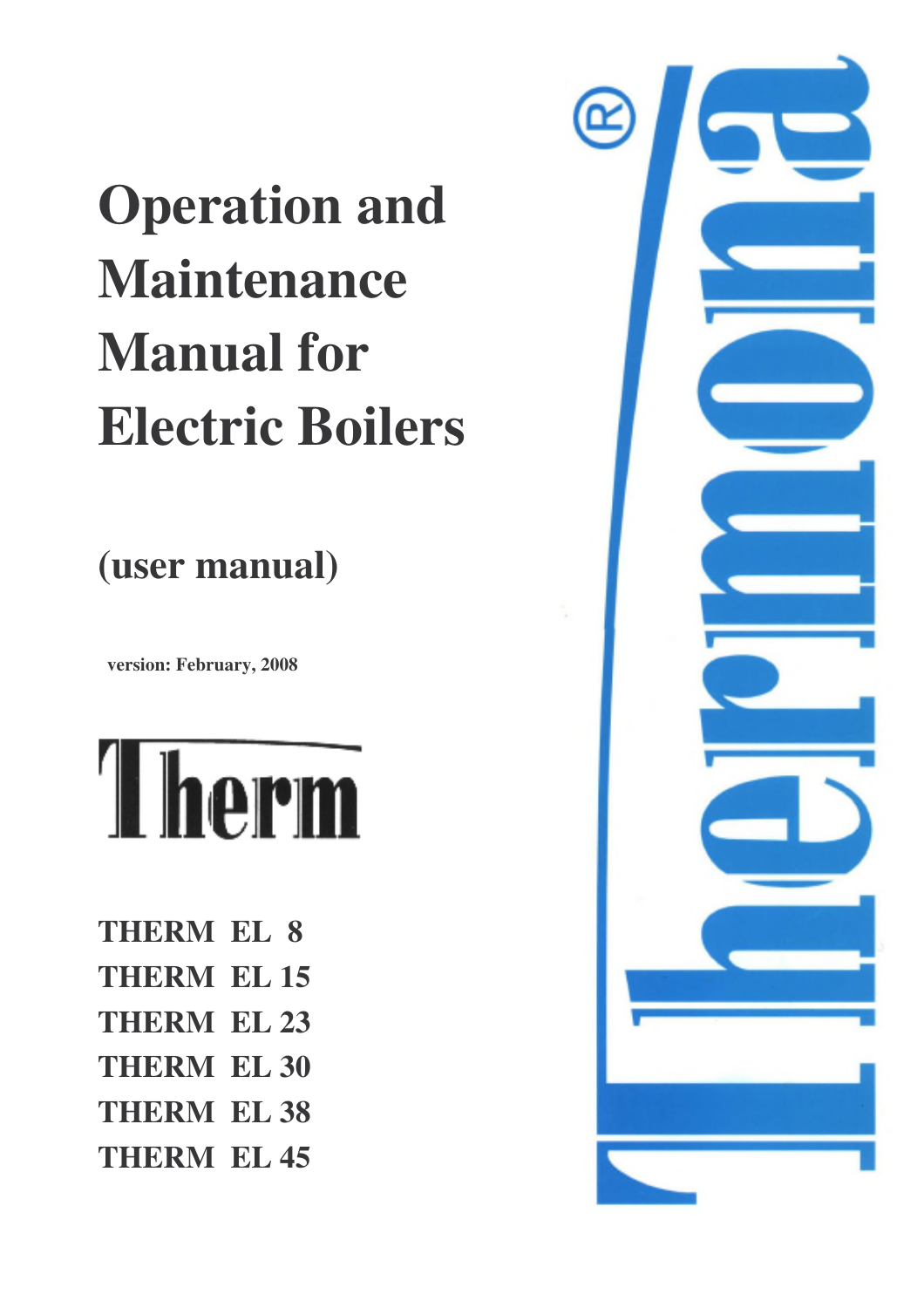## 1. CONTENTS

| 1.         |                                                                          |
|------------|--------------------------------------------------------------------------|
| 2.         |                                                                          |
| 3.         |                                                                          |
| 4.         |                                                                          |
| 5.         |                                                                          |
| 6.         |                                                                          |
| 7.         | <b>BOILER CONTROL AND DISPLAY OF BASIC OPERATIONAL INFORMATION  16</b>   |
| 8.         |                                                                          |
| 9.         |                                                                          |
| <b>10.</b> | DIAGRAM FOR SERVICEABLE CONNECTING CHARGE PRESSURES OF HEATING WATER  23 |
| 11.        |                                                                          |
| 12.        |                                                                          |
| 13.        |                                                                          |
| 14.        |                                                                          |
| 15.        |                                                                          |
| 16.        |                                                                          |
| 17.        |                                                                          |
| 18.        |                                                                          |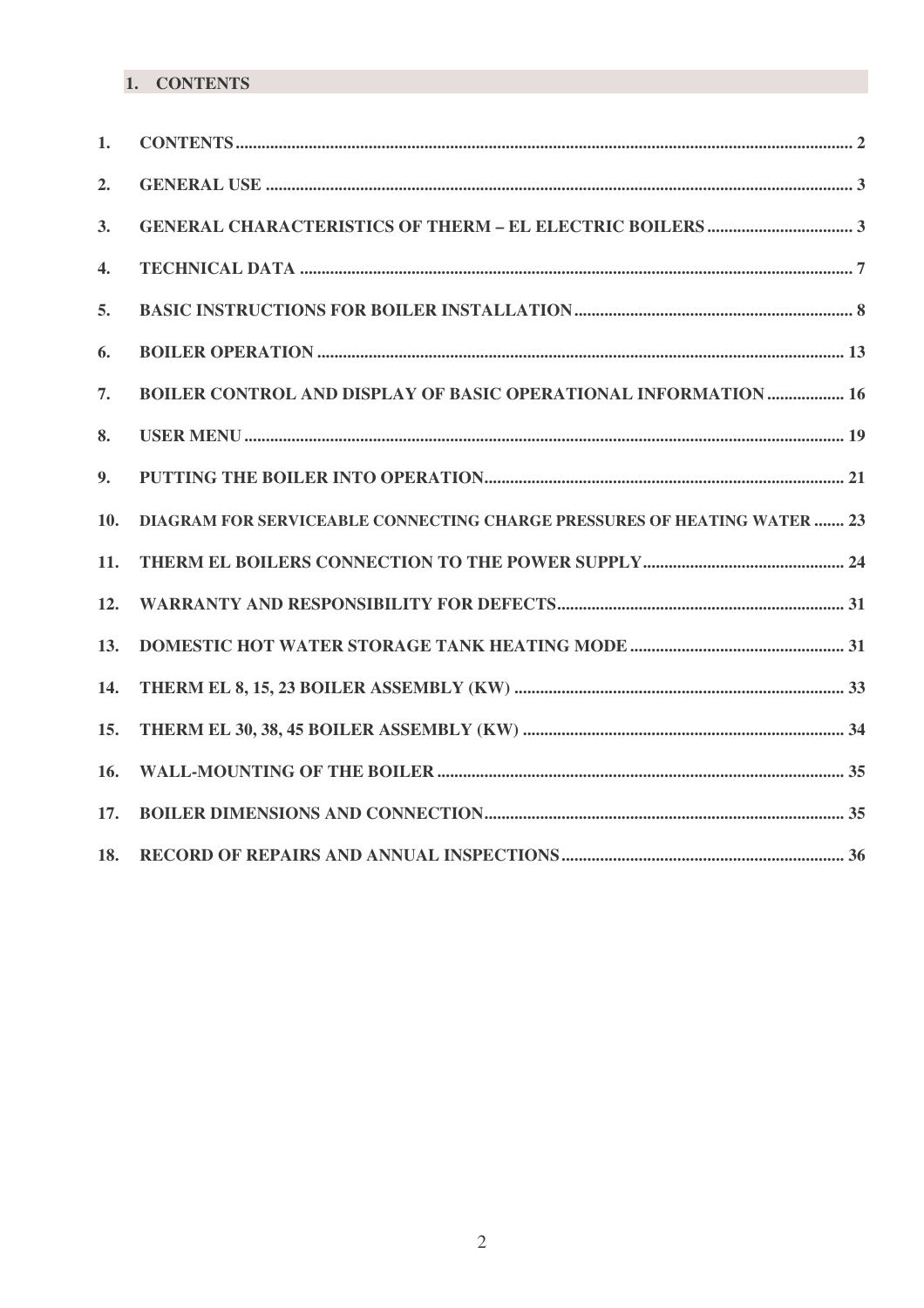#### **2. General use**

The construction of THERM-EL electric boilers is designed for hot-water heating systems with induced water circulation. They can be installed in central or individual-storey heating with induced circulation sealed or open systems and they are characterized by an environmentally friendly operation without requirements for venting of the combustion product. Service-free operation enables the installation of an external regulator, other external regulating or controlling components (not included in the boiler delivery package!), simple equitherm regulator or room thermostat integrated directly in the automatic controlling system which maintains the pre-set room temperature. The electric boiler can be used as a universal source of heat for heating flats, small family houses, resort houses and also as an alternative source to another main heat source of heating and hot water preparation (also for transitional periods) – for heat pumps, accumulation systems or in previously installed central or single-storey heating systems etc. To attain higher output levels, boilers can be connected into a cascade format.

#### **3. General characteristics of THERM – EL electric boilers**

Therm-EL electric boilers are wall-mounted appliances designed for water heating in a heating system and potentially for domestic hot water heating (hereinafter referred to as "DHW") in an indirect heating storage tank.

THERM-EL electric boilers are manufactured in three performance versions **in the lower output category**: **8, 15 and 23 kW**. **The higher output series** offers the following three types: **30, 38 and 45 kW**. Structural design as well as controlling system of these boilers are almost identical to the lower output series.

The electric boiler is formed by a steel vessel with inbuilt heating bars, heating temperature probe and safety thermostat (these components are all located under one cover in the upper part of the vessel). The vessel is made from a varnished steel sheet and it is fitted with thermal insulation. Heating water inlet, on which a circular pump is mounted, is welded at the bottom part of the boiler. A lug located in the upper part of the vessel is adjusted to the cup for the boiler temperature sensor and emergency thermostat. Heating water outlet and threaded sleeve pieces are also located in the upper part of the vessel. **Heating bars** (up to 6) are screwed in the sleeve pieces. Total output of each heating bar is 7.5 kW (there are three separate heating bodies with the output of 2.5 kW in each heat bar). An automatic vent valve is placed at the highest point of the water heating circuit.

The boiler control box enables connection of an external room thermostat, addition of interface for the boiler cascade connection type, programmable (time) switch and MRC (mass remote control) tariff switch.

**Switching and electric line protection of the boiler and output inlets for the heating bars are not located in the boiler** but they always form part of the electric distributor of the flat or house. Terminals of the main wiring are concentrated in the right part of the boiler. A sufficiently rated output line contactor or switch (correctly marked!) which are used for disconnecting the electric boiler from the power network must be connected right next to the boiler during its installation.

#### ♦ **Boiler operation characteristics:**

Operational stage of the boiler is launched when heating system temperature drops below the temperature set on the boiler control panel or on the room thermostat. Control circuit of the heating bars becomes activated and heating water inside the boiler body becomes heated gradually. After the required temperature has been reached in the room (if a room thermostat is applied), the control microprocessor unit starts switching off the heating bodies one by one and the heating of the water stops. At this moment the function of an adjustable limited pump deceleration (in terms of time or temperature) becomes activated.

As standard, Therm-EL boilers are also fitted with emergency thermostat which delivers maximum safety. It is connected to the control circuit of the integrated output contactor. The disconnection of the emergency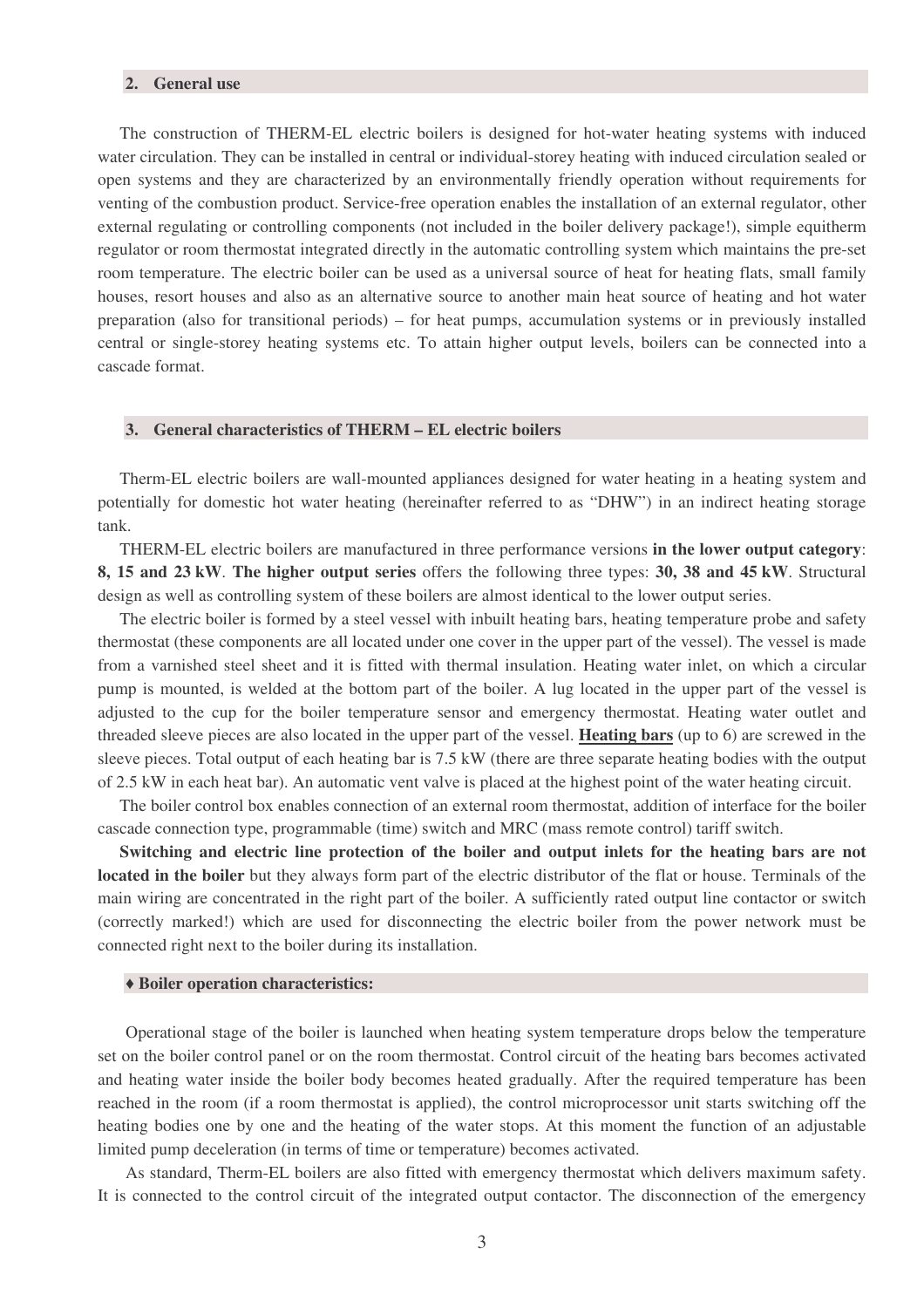thermostat (disjunction of the controlling circuit relay and heating bars) and thus the boiler shut-down occur when the temperature reaches 105°C. Shall the emergency thermostat become disconnected, the boiler can be only put back into operation by an authorized service engineer. Another protection of the boiler is assured by a pressure switch which disengages the control circuit when the heating system water pressure decreases (when there is not enough water in the heating system). When the system becomes replenished with water, the boiler automatically relaunches operation. Proper deaeration of the heating system must be assured prior to launching and also during boiler operation. The heating system bleeding is partially ensured by the automatic vent valve which is placed at the outlet of heating water from the boiler body.

#### ♦ **Selected important characteristics and merits of THERM- EL electric boilers:**

- top microprocessor control
- very quiet operation (switch power relay of the heating bodies)
- state-of-the-art design
- ergonomic, interactive control
- smooth regulation  $-2.5$  kW regulation step (5 kW with the higher performance series)
- service-adjustable pump deceleration
- protection of the pump against particulate build-up
- PID regulation
- anti-freeze protection
- DHW heating option (terminals for an external three-way valve, NTC temperature sensor or a storage tank thermostat)
- optional connection of an external NTC sensor (integrated equitherm regulation)
- connection of an NTC temperature room sensor (automatic controlling system as a room regulator)
- integrated safety switch contactor for all output phases
- possibility of an intelligent cascade boiler connection format (up to 32 boilers with smooth output modulation)
- optional external control by means of GSM (external modem necessary)
- optional connection of an external regulator with OpenTherm communication
- balanced loading of the heating bars and bodies

• power relays do not form part of the processor board printed circuits (easy servicing and replacement). Special relays with integrated fastons were used, i.e. high currents do not flow through printed circuits.

- boiler start system functioning on the basis of a mass remote control (MRC)
- external control of energy input (relief relay)
- soft start
- integrated Grundfos UPS 15/60 pump
- integrated 7 l expansion vessel (with the lower performance series)
- integrated safety valve
- automatic bleeding
- digital heating water pressure sensor (fitted with all types)
- auto-diagnostics, unequivocal service notification of defects
- optional boiler parameter adjustment (rich service menu)
- three-digit display (displays selected temperatures, pressure, output, error messages etc.)
- further 7 LEDs for unequivocal signalling of the operational conditions
- option of a default setting (immediate change of operation into the factory settings mode)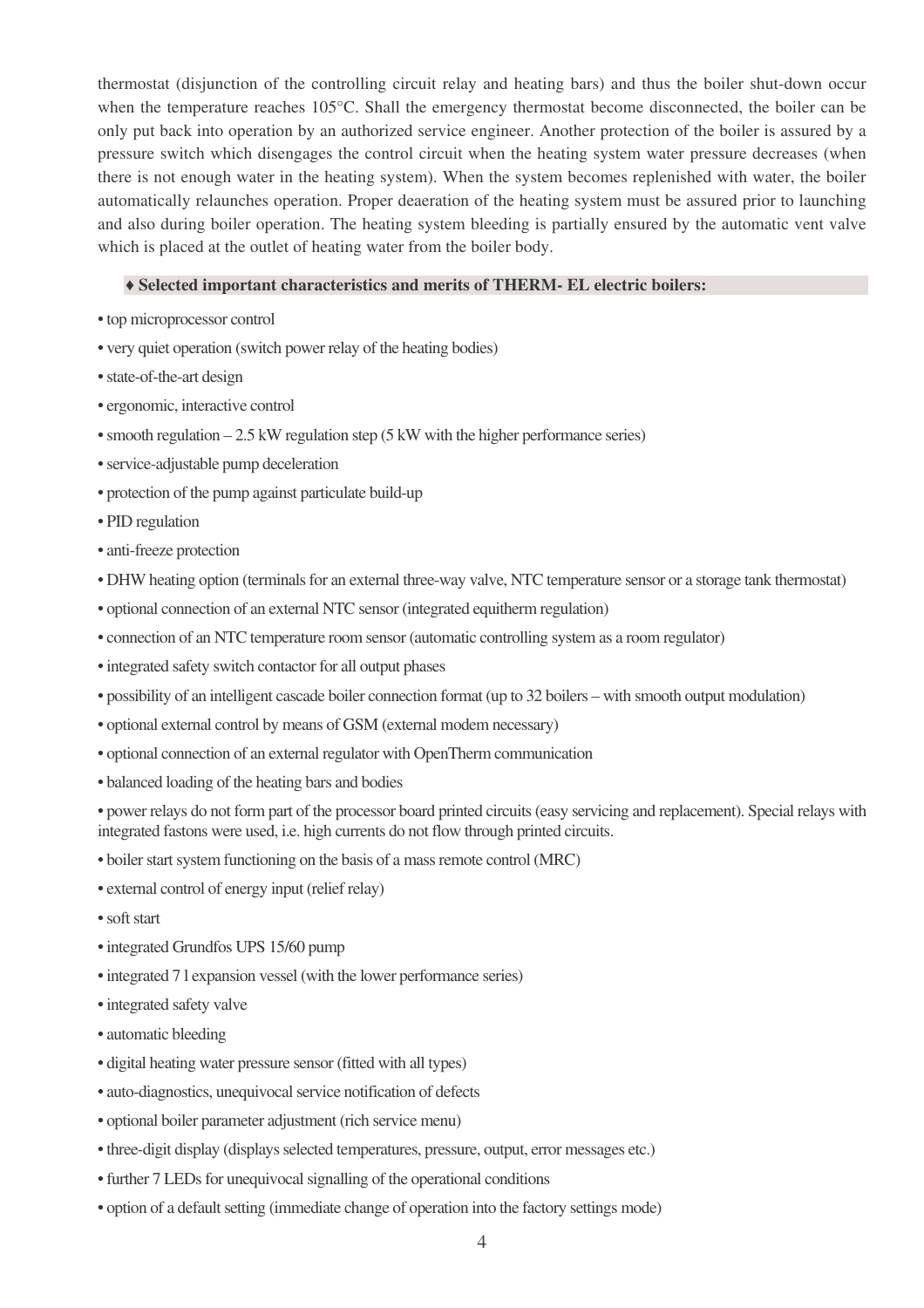#### ♦ **Brief characteristics of the main merits of THERM-EL electric boilers:**

#### **Simple and intuitive operation**

The control is designed in a simple, understandable and unambiguous way. Simple operation is also enabled by way of a three-digit LED 7-seg display complemented by an unambiguous signalling system of a series of LEDs.

#### **Pump protection against clogging**

Regular spinning of the pump (once every 24 hours) prevents potential clogging of the pump during an extended boiler down time.

#### **Optional DHW heating**

It is possible to additionally connect an external indirect DHW heating storage tank to the THERM-EL boiler. Heating of the storage tank water is ensured by means of changing the position of the three-way valve. The boiler electronics can communicate with the temperature sensor (continuous DHW temperature regulation) as well as with the traditional storage tank thermostat (can be set in the service menu).

#### **External regulatory elements**

Boiler control by way of room thermostat or equitherm sensor is commonplace. Connection of the boiler to the room thermostat or equitherm probe leads to further savings for electricity. The THERM-EL boiler is moreover able to cooperate with regulators communicating via the OpenTherm communication protocol. Additional communication interface is not necessary.

If the NTC temperature sensor is connected only in a room of reference according to which the whole heated space is regulated, automatic control system can be used as a simple room regulator! (This can be set in the user menu.)

#### **Safety switch contactor**

Safety three-phase contactor is inserted in the power branch circuit at the boiler inlet which can cut the power from the heating bars in case of emergencies and detected incorrect conditions (for further details see auto-diagnostics of the automatic control system) and prevent a potentially dangerous situation from occurring.

#### **Boiler cascade connection format option**

The boiler electronics enable connection of up to 32 boilers into a single intelligent cascade which modulates the performance ranging from minimum output of the first boiler to the total of maximum outputs of all boilers combined. The interconnection of the master and slave boilers is possible only through a system of intelligent modules – i.e. the same interface must be used for master as well as slave boilers.

#### **GSM operated boiler**

The boiler can be switched on and off by means of a mobile phone (it is however necessary that an external modem is used; the modem is not an item of the boiler delivery package!). The boiler operation can be remotely launched by calling on a GSM modem connected to the boiler, for example prior to returning from holiday, so that the house has a pleasant temperature at the time of arrival.

#### **Balanced service load of heating bars**

Principle of a balanced service load on the heat bars extends their life-time. The heating bar which was connected first will be also disconnected first within the framework of the regulation cycle which leads to an increase in overall reliability and prolonged durability of the appliance. The processor assess the operational time of individual heating bars and actuates them in a manner which ensures a thermally balanced loading of the boiler (the boiler body) and even service load of the bars.

#### **MRC system for launching the boiler operation**

THERM-EL boilers signal and respond to commands from the MRC receiver of the external distributor. The output signal of this receiver must be connected to the reset conductor which is attached to the MRC/R terminal. This method of remote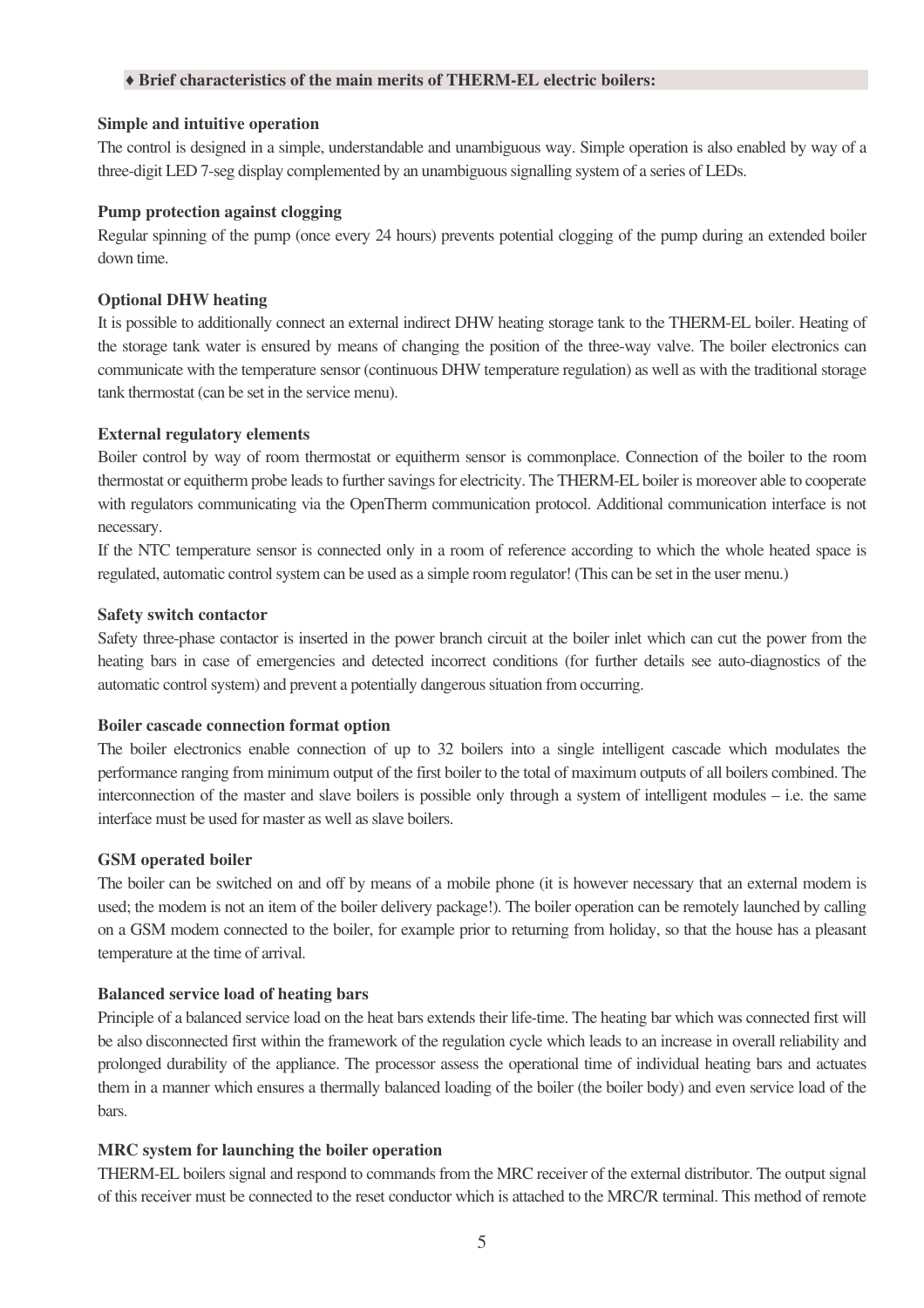control enables the boiler to operate in a low tariff rate and thus significantly reduce energy costs. Maximum boiler output can be limited in the service menu if the operation must proceed also outside the so-called "low tariff".

*!!! Shall other ways of installing the MRC receiver be applied the output of which is one of the phases (MRC/L1 -L3), it is necessary to assure transmission to the R level (reset conductor) by means of e.g. installing an auxiliary relay in the external distributor.* 

#### **Soft start**

The soft start function rests in a gradual heat-up of the heating system which is therefore protected against abrupt upward temperature gradient. When the boiler is switched on or a new regulation period is initiated and the resulting quick change in temperature caused by induction of heat into the system could also bring about noise due to the dilatation of pipes, the boiler is actuated in the so-called "soft start" and limits the output after it is launched.

#### **Auto-diagnostics, unambiguous signalling and service messages**

THERM-EL electric boilers are equipped with a very useful system of auto-diagnostics chiefly with respect to service. This function facilitates speedy and efficient removal of a potential boiler defect. Apart from the commonly displayed user values – heating water temperature (the TOP circuit), DHW temperature, outdoor or room temperature sensor, TOP circuit pressure – the display can show other service information if the service menu is set up correspondingly: E.g. disconnection or short circuit of all sensors, boiler output, MRC condition and other error messages.

#### **Wide choice of parameter settings**

Service and user menus of THERM-EL boilers provide a wide range of boiler settings according to specific conditions of operation or based on customer requirements:

- The option of setting various outputs for the heating water and heating of DHW undoubtedly offers positive financial effects.

- The possibility of setting different outputs with the MRC signal switched on or off provides the user with a pleasant heat comfort.

#### **External energy input control**

If there are several concurrently operating electrical apparatuses and the household has increased requirements for power take-off, the THERM-EL boiler user will certainly appreciate the external energy input control function. A relief relay can be connected to the distributor with a pre-set value of the electric current. If the current reaches e.g. 30 A, the boiler disconnects a specified number of heating bars and relieves the whole system.

#### **SLEEP standby mode**

Another function the advantage of which will be namely appreciated by those users who stay outside home for longer periods of time is the SLEEP mode. This mode is used in situations when the house will not be inhabited for an extended period and the user wants to have the heating system reliably safeguarded against solidification or freeze-up. Boiler in the SLEEP mode consumes minimum amount of power but the protective boiler functions – spinning, unblocking and antifreeze protections – are also active. If the boiler is connected to an equitherm sensor, the drop in outside temperature activates an anti-freeze protection which can protect not only the actual boiler but the entire heating system.

*If during the boiler's operation (i.e. not only in the SLEEP mode) none of the control panel buttons becomes activated (when heating and DHW heating are switched off by the respective button), the display automatically switches over to the saving mode (only the LED is turned on).*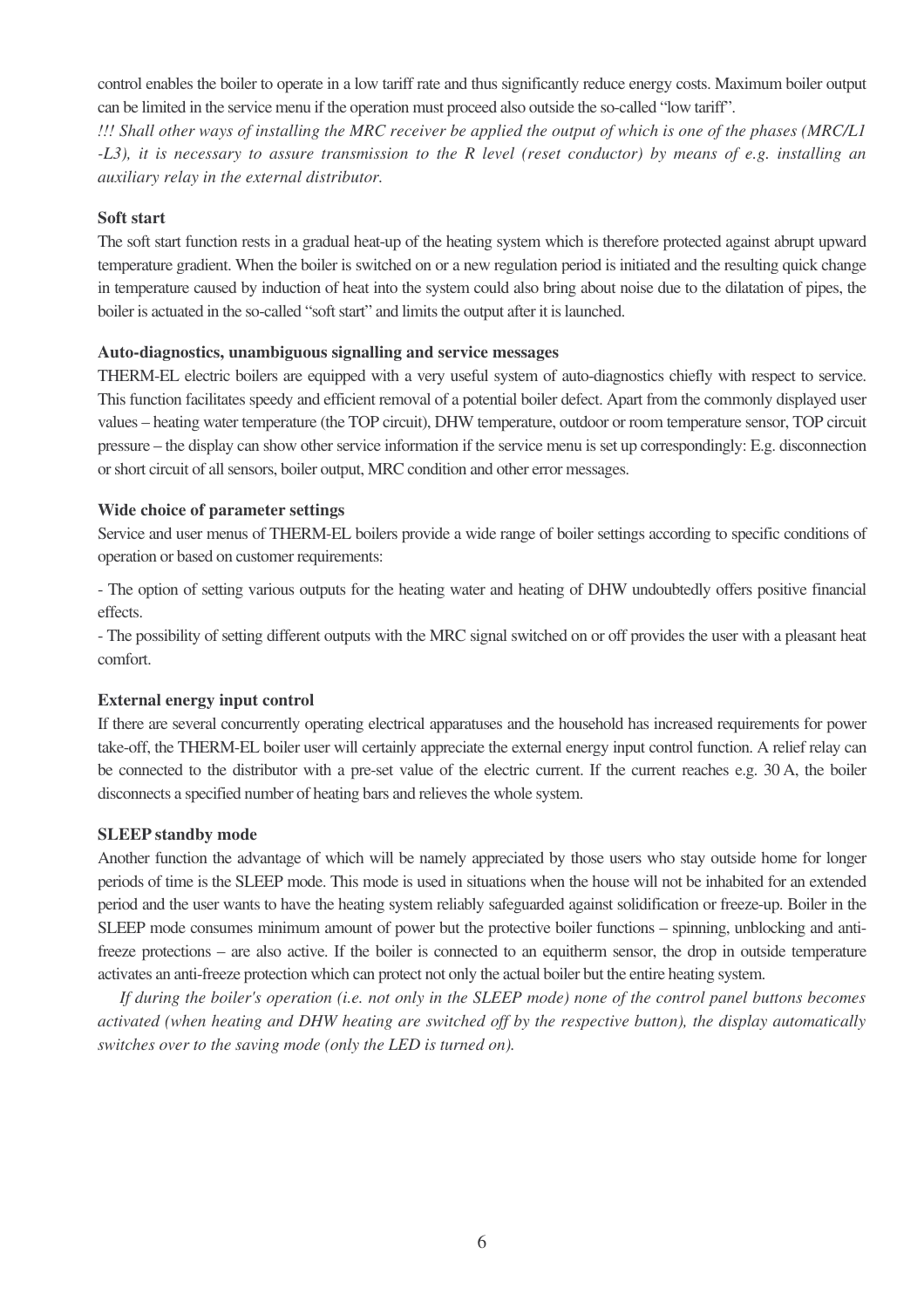## **4. Technical data**

#### **Lower performance series:**

|                                                      |                 | <b>THERM EL 8</b> | <b>THERM EL 15</b>                 | <b>THERM EL 23</b> |
|------------------------------------------------------|-----------------|-------------------|------------------------------------|--------------------|
| Nominal heat output                                  | kW              | 7.5               | 15                                 | 22.5               |
| Rated current                                        | $\mathsf{A}$    | 11                | 22                                 | 33                 |
| El. components degree of shielding                   | $\rm IP$        |                   | 40                                 |                    |
| Power voltage / frequency                            | V/Hz            |                   | $3x230 + N + PE/50$                |                    |
| Max. rated current                                   | A               | 3 x 12            | 3 x 24                             | 3 x 36             |
| Wiring main circuit breaker                          | $\mathsf{A}$    | 16 A              | 32 A                               | 40 A               |
| Rated current of the control system fuse             | $\mathsf{A}$    |                   | 1.25                               |                    |
| Electric durability of the relay                     | $\overline{a}$  |                   | $1.10^5$ cycles (16 A. 250V/50 Hz) |                    |
| Mechanical durability of the relay                   | $\overline{a}$  | $10.10^6$ cycles  |                                    |                    |
| Heating water inlet/outlet                           | $\overline{a}$  | male G 3/4"       |                                    |                    |
| Min. service overpressure of the<br>heating assembly |                 | 0.8               |                                    |                    |
| Max. service overpressure of the<br>heating assembly | 2.5             |                   |                                    |                    |
| Max. heating water temperature                       | $\rm ^{\circ}C$ | 80                |                                    |                    |
| Boiler water capacity<br>14.5                        |                 |                   |                                    |                    |
| Effectiveness for nominal output<br>$\%$             |                 | 99                |                                    |                    |
| Expansion vessel capacity<br>1                       |                 | 7                 |                                    |                    |
| Max. number of boilers in the cascade<br>pcs         |                 | 32                |                                    |                    |
| Dimensions (height/width/depth)                      | mm              | 805/475/235       |                                    |                    |
| Boiler weight without water                          | kg <sub>2</sub> | 39.5              | 42.5                               | 45.5               |

## **Higher performance series:**

|                                                      |                                            | <b>THERM EL 30</b>                 | <b>THERM EL 38</b>   | <b>THERM EL 45</b> |
|------------------------------------------------------|--------------------------------------------|------------------------------------|----------------------|--------------------|
| Nominal heat output                                  | kW                                         | 30                                 | 37.5                 | 45                 |
| Rated current                                        | A                                          | 44                                 | 55                   | 66                 |
| El. components degree of shielding                   | $\rm IP$                                   |                                    | 40                   |                    |
| Power voltage / frequency                            | V/Hz                                       |                                    | $3x 230 + N + PE/50$ |                    |
| Max. rated current                                   | A                                          | 3 x 48                             | $3 \times 60$        | 3 x 72             |
| Wiring main circuit breaker                          | A                                          | 50 A                               | 63 A                 | 80 A               |
| Rated current of the control system fuse             | A                                          |                                    | 1.25                 |                    |
| Electric durability of the relay                     | $\overline{\phantom{a}}$                   | $1.10^5$ cycles (16 A. 250V/50 Hz) |                      |                    |
| Mechanical durability of the relay                   | $\overline{\phantom{a}}$                   | $10.10^6$ cycles                   |                      |                    |
| Heating water inlet/outlet                           | $\overline{\phantom{a}}$                   |                                    | male G 1"            |                    |
| Min. service overpressure of the<br>heating assembly | <b>b</b> ar                                | 0.8                                |                      |                    |
| Max. service overpressure of the<br>heating assembly | <b>bar</b>                                 | 2.5                                |                      |                    |
| Max. heating water temperature                       | $\rm ^{\circ}C$                            |                                    | 80                   |                    |
| Boiler water capacity                                | 1                                          | 28.0                               |                      |                    |
| Effectiveness for nominal output                     | 99                                         |                                    |                      |                    |
| Expansion vessel capacity                            | 1<br>to order (placed outside the boiler!) |                                    |                      |                    |
| Max. number of boilers in the cascade                | pcs                                        | 32                                 |                      |                    |
| Dimensions (height/width/depth)                      | mm                                         | 805/475/235                        |                      |                    |
| Boiler weight without water                          | kg                                         | 56.5                               | 59.5                 | 62.2               |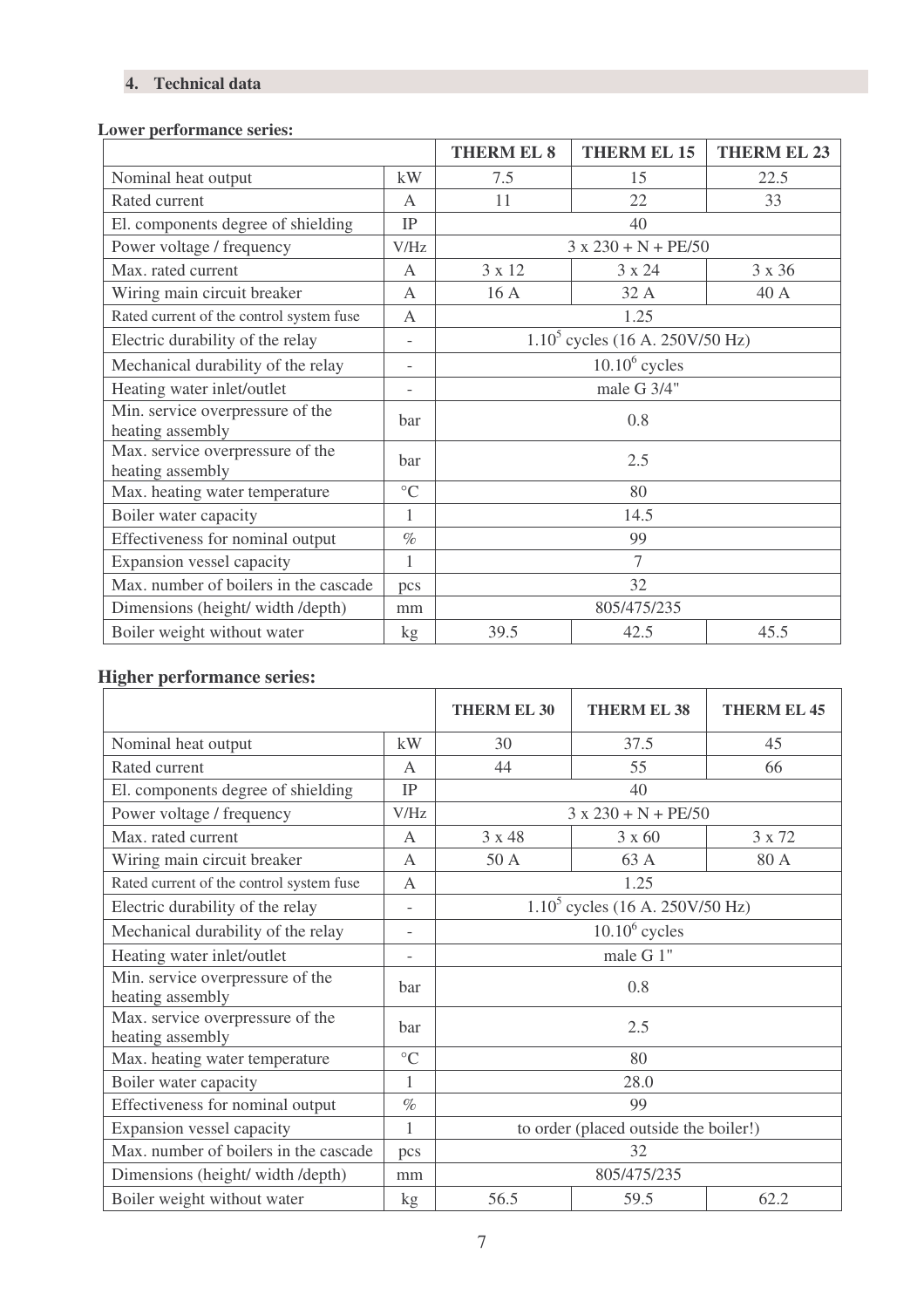#### ♦ **Manufacturing control**

All boiler parts are checked and correctly set by the manufacturer prior to final assembly. Each boiler is tested on water circuit tightness and the function of the regulating and safety components is set and tested as well.

The boiler was manufactured in line with:

Standards: CSN EN 60 335-1, CSN EN 60 335-2-30, CSN 06 1008, CSN 07 7401, CSN 06 0810, CSN 07 0240, CSN 06 0310, CSN EN 60 730, CSN 06 0830, CSN EN 60 730-1, CSN 06 1010; Government Regulations: No. 163/2002 Coll., 17/2003 Coll. and 18/2003 Coll.

#### **5. Basic instructions for boiler installation**

Electric boilers are designed for permanent connection to a fixed mains supply voltage. A disconnecting device – main circuit breaker and a corresponding electric line protection – must be installed in the permanent electric boiler mains.

Installation of electric boilers can be carried out only by a qualified expert company or authorized worker with the required qualification level in the field of electrical equipment maintenance. In the process of installation, all pieces of advice as well as warnings included in this Manual must be observed. It must be performed in compliance with the valid standards and provisions! The connection of an electric heating is subject to authorization issued by the local power distribution plant. An applicant must ask for a provisional approval with the connection of a higher energy input and for a relevant direct heating dwelling unit tariff. In the case of construction of a new or repair of an old central heating system, we suggest that the design is elaborated by an expert. Performance of an expert installation by an authorized service organization is always the precondition for warranty provision by the manufacturer! Connection to the electric network and the wiring can be carried out only by an expert worker qualified in line with the Czech Decree No. 50/1978 Coll.

Installation location must be chosen for the electric boiler which will enable necessary access for the operator or for the purposes of a service inspection. Minimum distances between the boiler and a solid obstacle are shown in the Figure in the Chapter "Wall-mounting of a boiler". Ask an expert worker of the company which performs the installation for a demonstration of the system function and training for operation. Once the boiler has been put into operation, a letter of guarantee must be certified by the authorized expert service worker.

In the location of the electric boiler installation pressure water for filling the heating system and water discharge point must be available. It is further necessary that the room has a sufficiently even wall (electric boiler is wall-mounted).

#### ♦ **Boiler location**

Electric boilers can be installed in the basic environment AA5/AB5 according to the standards CSN 2000-3 and CSN 33-2000-5:51 (range of temperatures between +5 and 40°C, humidity depending on the temperature of maximum 85 %, no harmful chemical influences). It can be installed in residential as well as non-residential spaces with the exception of rooms with a bathtub or shower, in bathrooms and wash rooms in general in zones 1 and 2 according to CSN 33 2000-7- 701. It cannot be however installed in zone 3 in locations where a water jet designed for cleaning can form. If the

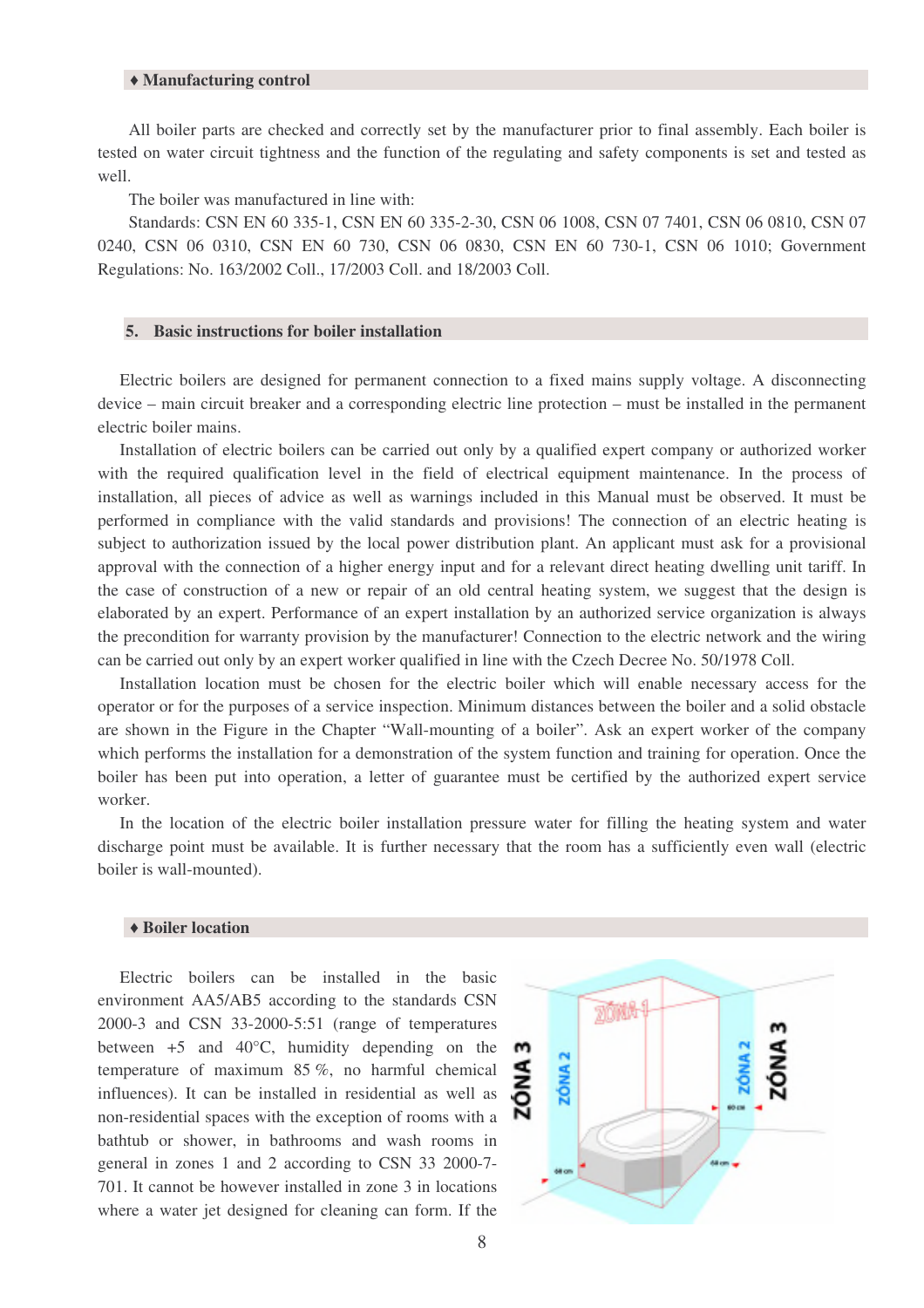boiler is installed in the permitted zones, relevant electric current accident protection must be concurrently performed in accordance with the same standard, too.

The installation location must be chosen which will allow sufficient access for the operator as well as service inspector.

Degree of shielding of the boiler electric components is IP 40.



#### ♦ **Wall-mounting of the boiler**

Electric boiler is mounted on the wall by means of a fixing strip (1) supplied with the boiler according to the Figure in the Chapter "Wall-mounting of the boiler". If the boiler is mounted on a wall with a lower carrying capacity, it is recommended to consult the installation with a civil engineering technician. Free space of at least 200 mm below and 750 mm above the lower and upper edges of the jacketing shall be left for the purposes of inspecting the boiler or replacing the heating bodies (see Figure depicting the boiler wall-mounting and installation).

#### ♦ **Connecting the boiler to the hot-water heating system**

Electric boiler must be connected to the distribution network in a manner preventing its aeration.

Connection to the heating system must be tackled in a project design calculating hydraulic ratios of the whole system because the installation involves a hot-water flow-through boiler fitted with an integrated pump. It needs be noted that minimum flow through the boiler must be constantly assured for the designated boiler output at maximum thermal gradient of the heating system amounting to 20°C. Any reduction of this flow (due to integrated high hydraulic friction elements) results in insufficient circulation and drop in life-time of some boiler parts. To utilize the maximum output of the heat exchangers, ensure correct functioning and high durability, the minimum heating system overpressure must amount to 0.8 bar.

Proper rinsing of the heating system resulting in the removal of all impurities must be performed prior to testing and launching the operation of the whole system in line with CSN 06 0310 within the framework of the installation. A suitable filter must be unconditionally fitted in the recuperative water inlet from the heating system into the boiler to prevent impurities from entering the boiler system.

The heating system must be installed in accordance with CSN 06 0830 -- Safety equipment for central heating and domestic hot water heating and CSN 06 0310 – Central heating – designing and assembly.

Shall the boiler be connected to a sealed heating system, such system must have a pressure expansion vessel of sufficient capacity (higher performance series boilers are not equipped with their own expansion vessel).

#### **!!! We recommend:**

- fill the system with soft water in line with CSN 07 7401;
- $\blacksquare$  fit the boiler outlet with a bleeding device;
- mount a filter or a sludge device into the pump suction section;
- overflow valve should be installed in heating systems with thermostatic valves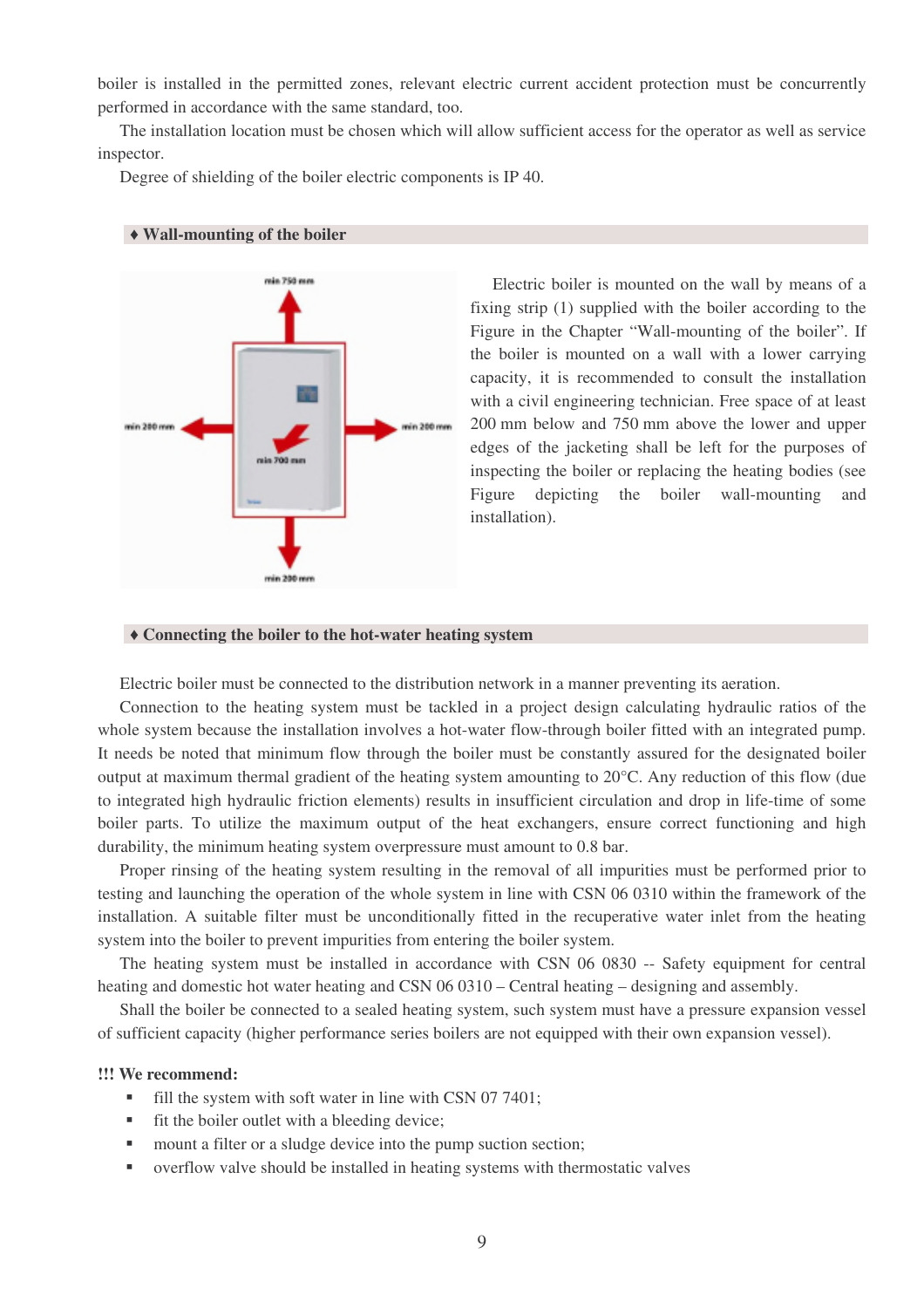- mount a heating system charge and discharge cock and a sludge cock at the lowest point of the system in the very proximity of the electric boiler
- separate all electric boiler types on inlet and outlet by stop valves, too (see standards CSN 06 8030), not to be forced to discharge the whole system in case of inspection or repair of the boiler or during filter replacement
- remove control levers from stop valves and secure them against manipulation.

#### ♦ **Boiler connection to electric network**

Wiring can be installed only by an authorized person in the sense of the Decree No. 50/1978 Coll. on professional qualification in electrical engineering. Certification of the boiler installation and putting into operation must be noted in a proper manner on the letter of guarantee. Any interference with internal boiler wiring (with the exception of wiring specified in this Manual, e.g. the external regulator connection instead of jumper wire) are inadmissible!

**The boiler control box must be connected according to the relevant CSN standard by means of a separately protected line which enables its disconnection and which is located in the very proximity of the electric boiler!** 

Current protective switch must be used if the electric boiler is installed in a bathroom.

The power wiring is connected by a 5-conductor system to the U, V, W, N and PE terminals. In the case of a 4-conductor system the N and PE terminals shall be connected together and the power wiring matched with the U, V, W and PE terminals.

If MRC is connected to the boiler control box, the MRC receiver outlet is matched with the terminal marked  $HDO/N.<sup>1</sup>$ 

**WARNING!** When using the MRC receiver signal on the HDO/N terminal, it **must be made sure that all contactor coils of other appliances** (e.g. of the boiler if it is connected to the common MRC signal) **are energized with the same phase!**

**When operation must be delivered also outside the so-called "low tariff", the maximum boiler output limit can be switched off in the service menu also without the MRC signal (P4.4)!** 

| <b>Boiler output [kW]</b>                                 |  | 23 | 30 | 38 | 45 |
|-----------------------------------------------------------|--|----|----|----|----|
| Power take-off [A]                                        |  | 36 |    | 60 |    |
| PVC insulated cable with copper<br>conductors $5$ [sq.mm] |  |    |    |    |    |

#### **Recommended cable cross sections under the plaster:**

#### ♦ **Charging the heating system**

For the duration of the heating system charging, the boiler must be unplugged from the electric network by disconnecting it by the main circuit breaker. It is useful to maintain the level of filling pressure in a cold system in the range between 1 and 1.5 bar. Filling must proceed slowly in order to let the air bubbles escape through the respective valves. According to CSN 07 7401 the water used for the first filling as well as for refilling must be clear, colourless, without any suspended substances, oil or chemically aggressive admixtures, with a minimum carbonate hardness (max. 3.5 mval/l) and it cannot be acidic (pH cannot be below 7). Only approved agents can be used for water hardness adjustments.

 $\overline{a}$ 1 HDO is the Czech abbreviation for MRC: translator's note.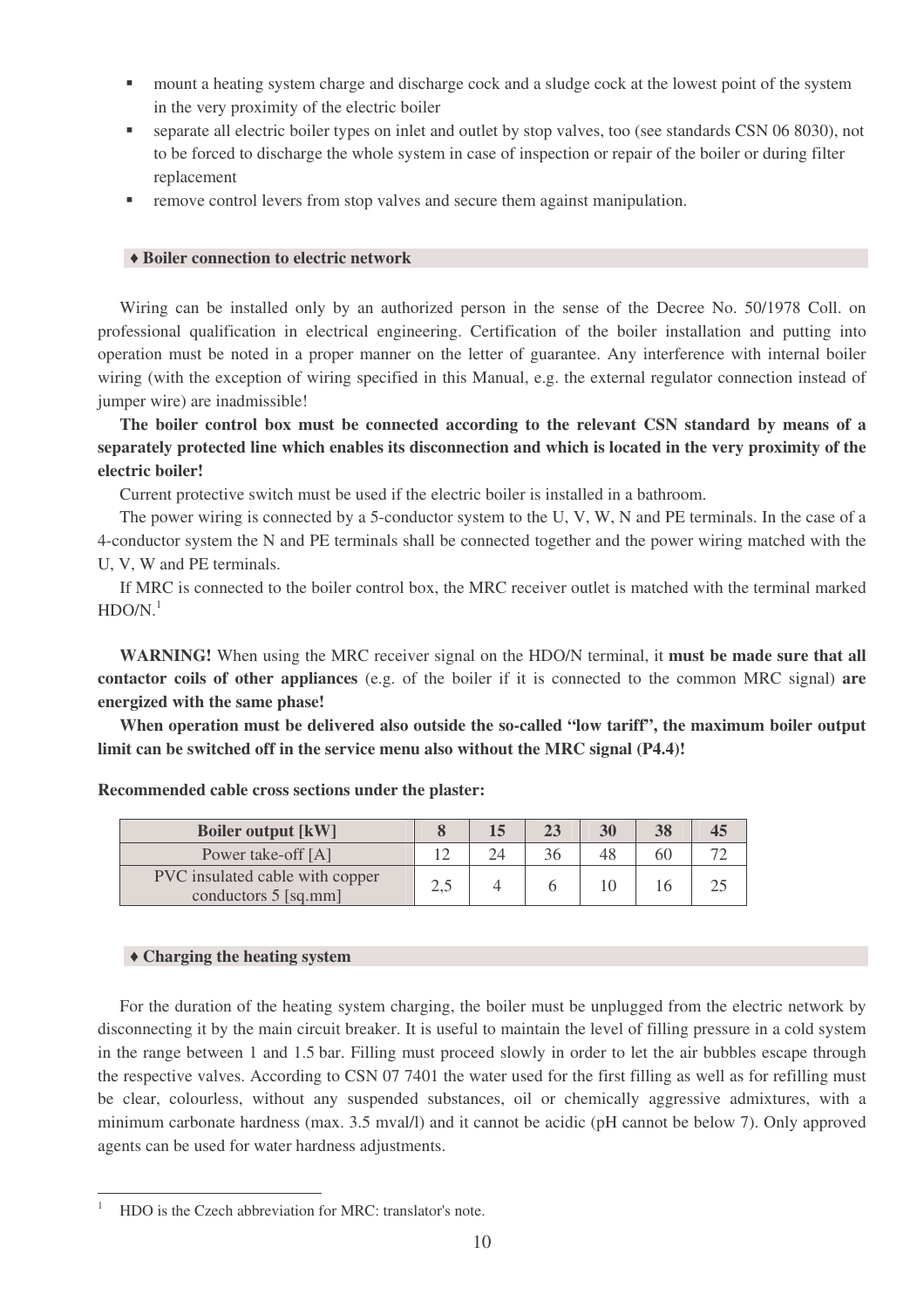**Non-observance of the aforementioned requirements results in cancellation of the undertaking for the damaged components!** 

#### ♦ **Choice of the regulating and controlling components**

The boiler is fitted with basic regulatory and safety elements as the following electric diagrams show. Therm-EL boilers can regulate their outputs. They are equipped with their own PID regulation which does not allow heating over the set temperature. Even if the TOP temperature is set to 80°C, electric boilers frequently overheat up to the temperature of 96°C, while THERM-EL boiler heats up to the maximum temperature of 84°C.

It is always suitable and economical to let the electric boiler be controlled by a superior regulatory element (room thermostat or an OpenTherm communication regulator). *These regulators are not included in the boiler delivery package!*

#### **Connection of a room thermostat and servicing of the boiler electric section may be carried out only by authorized service organizations!**

Regulation based on temperature in a referential room (room regulator) or an equitherm regulation of the heating water, or potentially both, can be used as further extensions to the regulatory option. A whole series of regulatory or switch thermostats can be used to control the room temperature: E.g. PT 10, PT 21, PT 30, BPT 30, PT 30 GSM, REV 23, CM 707, CM 907 or OpenTherm communication regulators such as Therm RC 03, PT 55 (Elektrobock), QAA 73.110 (Siemens) or CR 04 Honeywell.

Regulators (room regulator, water temperature thermostat, trip relay of the current value monitor or an OpenTherm regulator) can be connected to the boiler's input terminals (24V= circuits).

**Current value monitor** is a device used for disconnecting or reducing the output of the electric boiler when other high power input electrical appliances (e.g. flow-through water heater, washing machine, dish-washer, stove etc.) are connected to the network. Such a device is rules out the necessity of purchasing a high-capacity main circuit-breaker which also means the payment of a high lump fee.

If a part of the electric boiler needs to be disconnected, the tripping device becomes connected to the terminals for a trip relay (see the wiring scheme). The output size which becomes disconnected by individual trip relays is set by changing the parameters in the control panel (from zero to maximum) in the service menu.

If the contact of the external tripping device should disconnect the whole boiler, it shall be either connected serially in combination with the room thermostat  $(24V=)$  or to the terminals of the blocking element (230V/50Hz).

#### **Equitherm regulation**

Heating water temperature in the equitherm regulation system is controlled on the basis of outdoor temperature. The regulation takes place according to equitherm curves which specify the dependence between outdoor temperature and the temperature of heating water required to reach the desired room temperature. An equitherm curve must be drawn on the basis of designed, calculated or measured heat losses of the building. This type of regulation does not have any feedback which would take into account higher cooling on one side of the house by wind or heating by sun and, as a result, it cannot safeguard accurate temperature regulation in all parts of the house.

Boiler connection to room thermostat and Therm Q01 outdoor sensor enables utilizing the equitherm regulation which leads to additional energetic cost-cutting. THERM-EL boiler is moreover capable of cooperating with OpenTherm communication interface regulators without any further communication interface installation.

The inclination and shifting of equitherm curves can be modified in the automatic control **user menu**.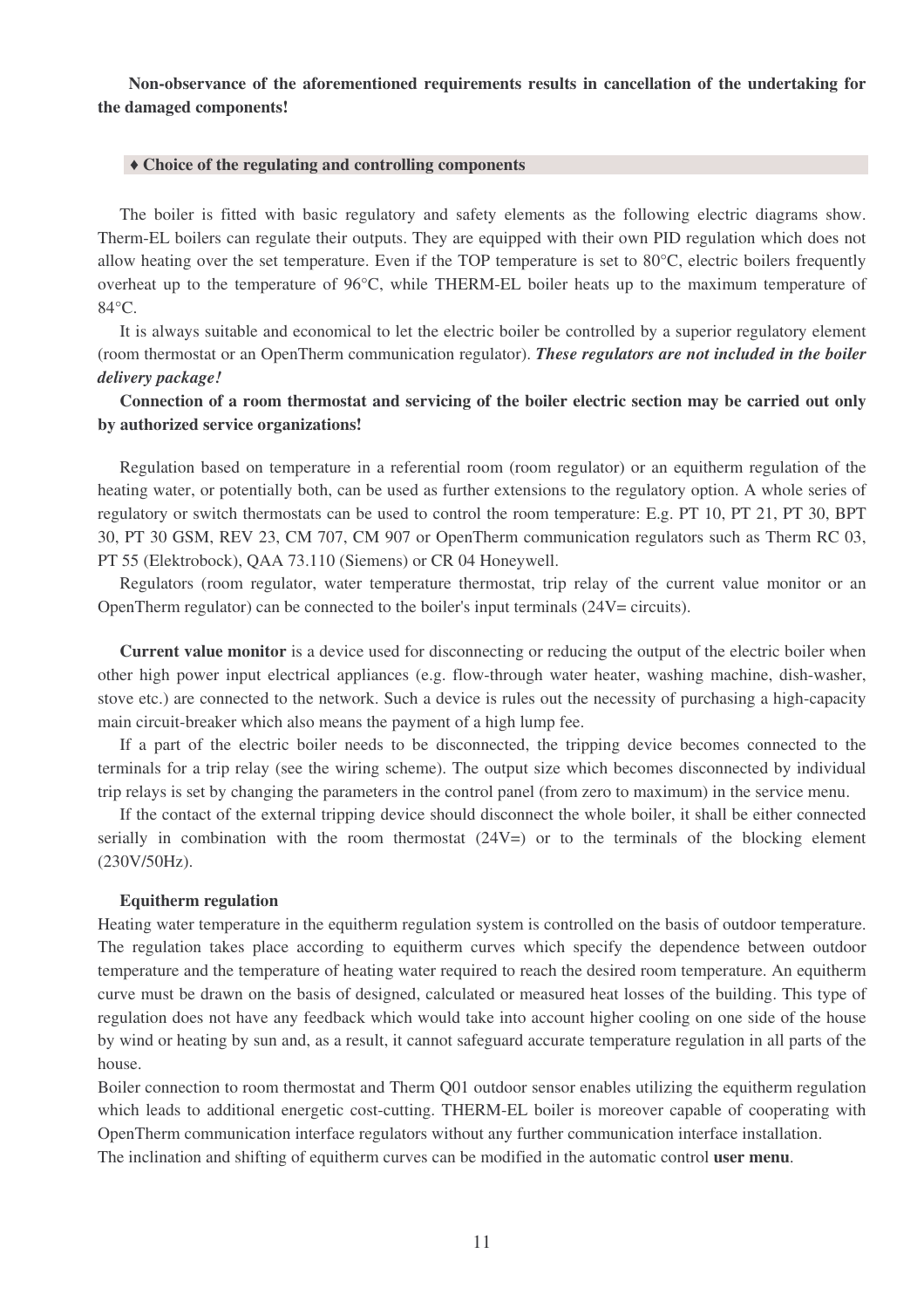

#### **Regulation according to room of reference**

Used in family houses. Only temperature of a selected room is monitored on the basis of which the entire flat environment is regulated. Other rooms with diverse heat losses will be heated to different temperature unless further thermoregulating knobs are not installed on the radiators. This method has the advantage of a more flexible regulation. If an NTC temperature sensor located in the room of reference is connected to the boiler automatic control system – without any other external regulator – the automatic control system can be used as a simple room regulator (adjustable in the user menu – a Prt heating mode).

#### **Cascade connection of boilers**

The cascade connection format means connecting the boilers by means of technical elements into one set the task of which is common heating of large spaces in a manner which complies with requirements for a desired heat comfort. Boilers can be arranged in a cascade (see wiring diagrams) by way of a simple interface which divides the actual electronics from the surrounding environment. Boiler electronics enable connecting up to 32 boilers in one single intelligent cascade which will modulate the output ranging from the minimum performance of the first boiler to the sum of maximum outputs of all boilers.

REKAS 1 interface (not included in the delivery package!) needs to be installed in both master and slave boilers. The master boiler is in addition fitted with a master regulator (selection of the master and slave boiler is done in the service menu).

#### ♦ **MRC – mass remote control**

Mass remote control (MRC) enables transmission of electricity as well as various commands to the users regarding tariff switching on the electrometer and operation of some appliances via standard distribution network. Mass remote control is a set of technical means (e.g. emitters, receivers, central automatics, transmission routes etc.) serving the emission of commands or signals for switching on or off electrical appliances. The MRC system has replaced the switch clock used in the past. Each customer who makes use of tariff switching must be equipped with a respective device which ensures this activity. This device is placed on the electrometer panel and cooperates with the electric boiler. The MRC receiver is an apparatus which performs the required switching operation (it for example blocks or unblocks an electrical appliance) as a result of a processed MRC signal.

Depending on the service setting, the boiler can be operated either only if the cheaper tariff signal is activated (the "HDO" LED is turned on) or if the user requires so (Ph¯ parameter, P4.4).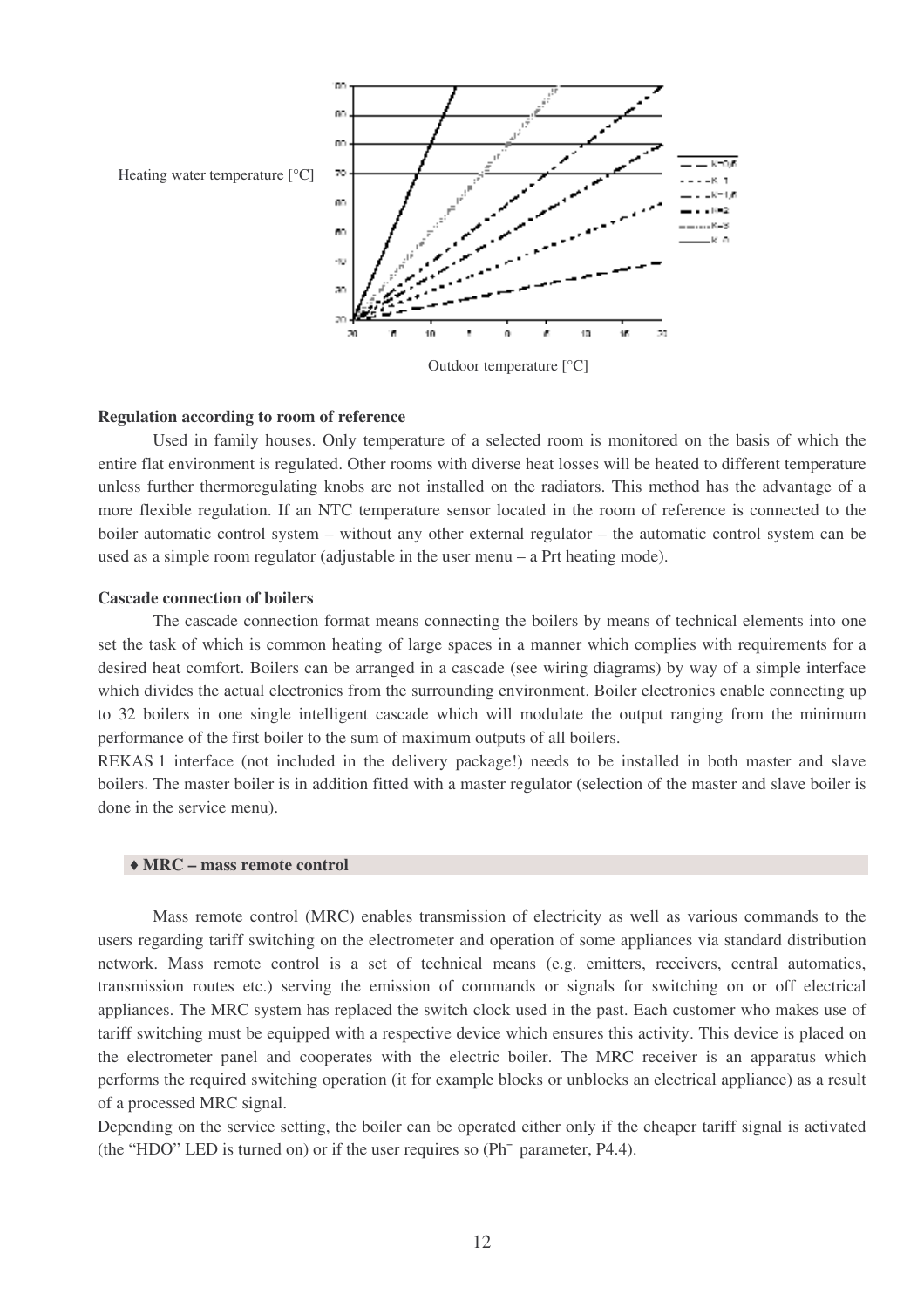#### **6. Boiler operation**

#### **Description of the control panel:**

Control panel is simple and intuitive and displays the boiler functions.

The panel uses colour-coding and graphical division of the heating and DHW preparation sections. LEDs positioned between the buttons for setting the temperature *higher/lower* (up/down arrows) are turned on if the particular mode is selected (i.e. either the DHW<sup>2</sup> preparation mode or the heating water mode marked TOP).

If the display shows any other variable, pressing one of the  $\blacktriangle$ ,  $\nabla$  buttons (1) displays the heating water temperature (the LED "°C" TOP is turned on).

If the display shows any other variable, pressing one of the  $\blacktriangle$ ,  $\nabla$  buttons (2) displays the DHW temperature (the LED "°C" TUV is turned on).

**Changing the value of the desired variable:** When the heating water temperature is displayed (the LED "°C" TOP is on), the first pressing of one of the heating temperature setting buttons displays the setting for the required value of this temperature. This is indicated by the flashing of LED "°C" TOP. Required value can be changed within the ranges defined in the service menu. The set value becomes automatically registered in the memory after 15 seconds of inactivity (measured after the last button was pressed).

The required DHW temperature is set in a similar fashion (by the DHW temperature setting buttons).

The five LEDs below the main display show the variables which are currently set or indicated on the 3-digit display:

- if the LED "**°C**" (TOP or TUV) is on, the display shows the temperature of water in the heating or DHW circuits

 $\cdot$  if the LED " $\rm N_{OUT}$  °C " is on, the display shows the temperature of the outdoor or room temperature sensors

- if the LED "**HDO**" is on, the MRC signal is activated and the boiler produces heat in the low tariff

- if the LED "**bar**" is on, the display shows the pressure in the TOP system in bars

#### **Automatic control elements** (user access):

**1. Buttons for displaying heating temperature settings** ▲ , ▼ **(1) – higher/lower, additionally, if selected, browsing through the service MENU** 

**2. Buttons for displaying DHW temperature settings** ▲ **,** ▼ **(2) - higher/lower, the flashing value of the selected variable can be also changed in the menu)** 

**3. Heating on/off button O/I (MENU) (3)** (press shortly)**, open the MENU** (press for more than 2 seconds)**, exit the MENU** (press shortly)

**4. DHW heating on/off button O/I (ENTER) (4)** (press shortly)**, ENTER** (press shortly only in the MENU)

**5. SELECT – main display selection button (SELECT) (5):** 

- temperature (according to the menu and selected option)
- water pressure (bar)
- output (kW)
- error messages (last error)
- heating mode

 $\overline{a}$ 

- **6. 3-digit 7-segment LED display**
- **7. 7 LED indicators for the selected functions**

<sup>2</sup> The Czech abbreviation for DHW is TUV: translator's note.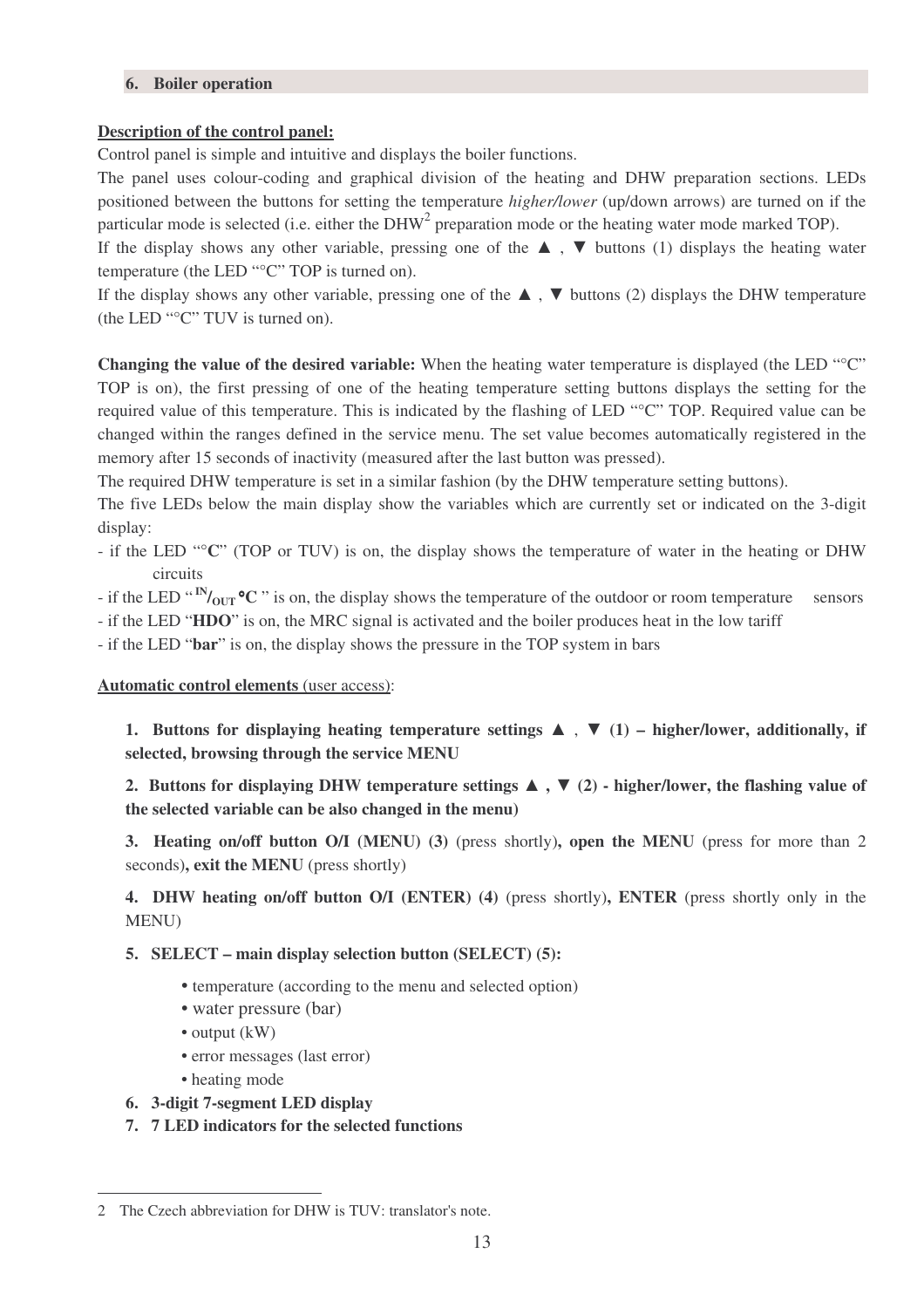

#### ♦ **Error indication**

#### **ERROR MESSAGES:**

| <b>Error</b> code | <b>Type of defect</b>                                                |
|-------------------|----------------------------------------------------------------------|
| E.00              | NO DEFECT                                                            |
| E.01              | DEFECT ON THE POWER RELAY CONTACT                                    |
| E.02              | LOW PRESSURE (detected by the analogue pressure sensor)              |
| E.03              | <b>BLOCKING ELEMENT</b>                                              |
| E.04              | HEATING WATER (TOP) NTC TEMPERATURE SENSOR DEFECT                    |
| E.05              | DHW (TUV) NTC TEMPERATURE SENSOR DEFECT                              |
| E.06              | EMERGENCY THERMOSTAT (manual reset directly on the thermostat!)      |
| E.07              | OUTDOOR/ROOM TEMPERATURE SENSOR DEFECT                               |
| E.08              | reserve                                                              |
| E.09              | PRESSURE SENSOR DEFECT – analogous pressure sensor                   |
| E.10              | COMMUNICATION PROBLEM between boilers in the cascade – master boiler |
| E.11              | COMMUNICATION PROBLEM between boilers in the cascade – slave boiler  |
|                   | past defects register $(1-20)$                                       |

Apart from the E.06 defect (emergency thermostat temperature becomes exceeded), all other defects shut down the boiler and bring it to the defect state (heating bars become disconnected) which is automatically revoked only after the defect has been removed. The boiler's operation is then automatically re-initiated.

**Defect detected by the emergency thermostat is irreversible (the thermostat is equipped with manual reset function which can be used only by an authorized service worker after the defect has been properly detected and addressed).**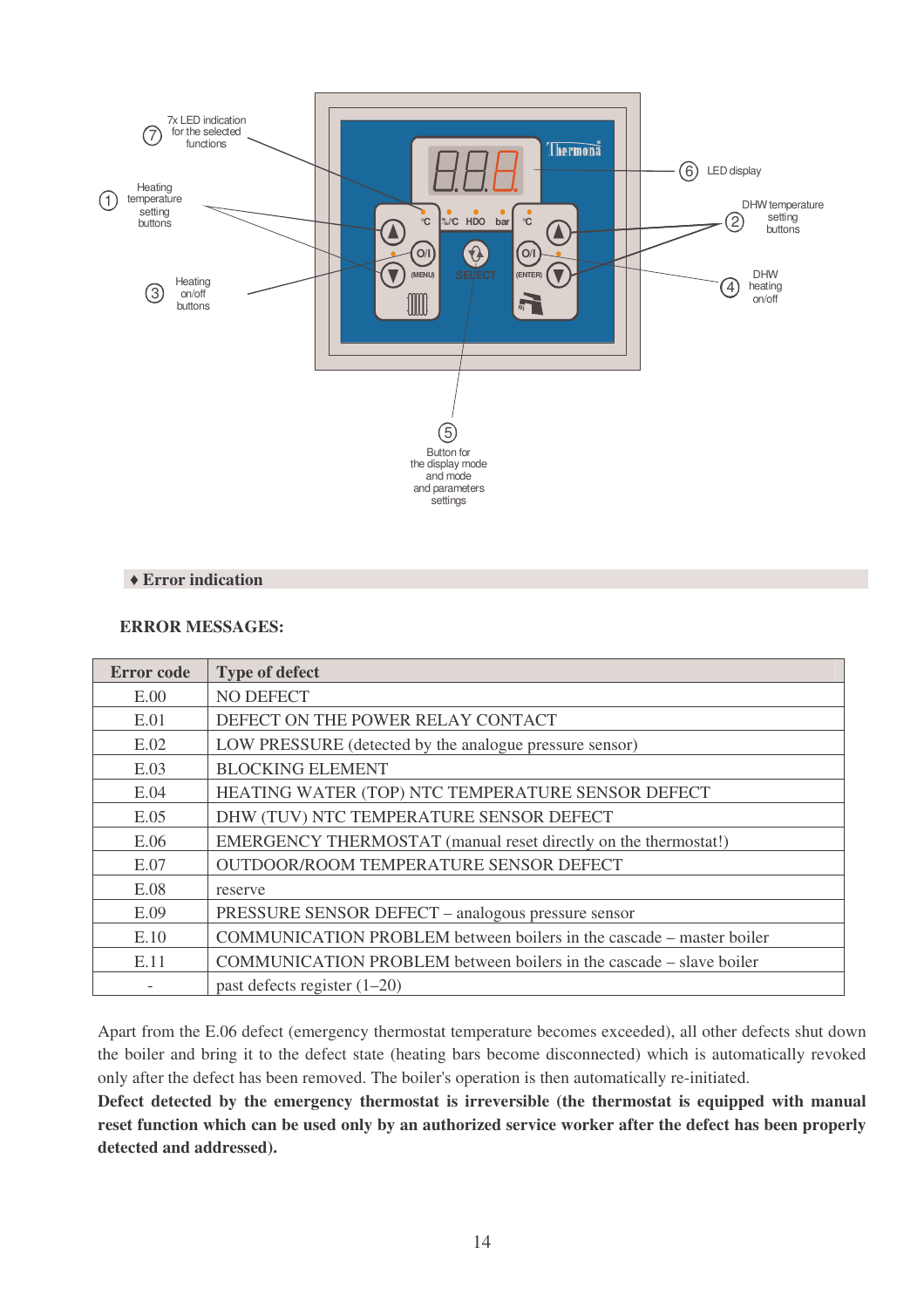#### ♦ **Menu parameters**

It can be always selected (in the user menu by the diS / P3.2 parameter) whether the item is displayed in the **numerical format** (more suitable in foreign language versions of the automatic control system) or in the **mnemotechnical format** (closer to the Czech language).

| <b>MENU PARAMETERS:</b>                                           |                  |                                                                                          |     |  |  |  |  |
|-------------------------------------------------------------------|------------------|------------------------------------------------------------------------------------------|-----|--|--|--|--|
| <b>Mnemo</b><br>Numerical<br><b>USER MENU</b><br>format<br>format |                  |                                                                                          |     |  |  |  |  |
| Et1                                                               | P <sub>1.1</sub> | CURVE SLOPE AT BININ N.UTL = $0$ (night moderation – disconnected)                       | 1.6 |  |  |  |  |
| Et <sub>2</sub>                                                   | P <sub>1.2</sub> | <b>CURVE SHIFT 1</b>                                                                     | 0   |  |  |  |  |
| Et <sub>3</sub>                                                   | P <sub>1.3</sub> | CURVE SLOPE 2 AT BININ N.UTL = 1 (night moderation – connected)                          | 1.6 |  |  |  |  |
| Et4                                                               | P <sub>1.4</sub> | <b>CURVE SHIFT 2</b>                                                                     | -5  |  |  |  |  |
| ti1                                                               | P <sub>2.1</sub> | ROOM TEMPERATURE 1 AT BININ N.UTL = $0$ (night moderation –<br>disconnected) for rto=Prt | 21  |  |  |  |  |
| P <sub>2.2</sub><br>ti2                                           |                  | ROOM TEMPERATURE 2 AT BININ N.UTL = 1 (night moderation – connected<br>for rto=Prt       | 19  |  |  |  |  |
| tdr                                                               | P <sub>2.3</sub> | DIFFERENCE - REGULATORY RANGE (PROPORTIONAL)                                             | 3   |  |  |  |  |
| tdf                                                               | P <sub>2.4</sub> | DIFFERENCE - HYSTERESIS OFF/ON                                                           | 0.5 |  |  |  |  |
| rto                                                               | P <sub>3.1</sub> | HEATING OPERATION MODE (tEr, EtE, Prt, otP, ot-)                                         | tEr |  |  |  |  |
| diS                                                               | P <sub>3.2</sub> | DISPLAY TYPE FOR THE MENU                                                                | AbC |  |  |  |  |

|                        | <b>Numerical</b> | <b>SERVICE MENU</b>                                                    |  |  |  |
|------------------------|------------------|------------------------------------------------------------------------|--|--|--|
| <b>Mnemo</b><br>format |                  | (opening this MENU is permitted only to the service engineer with the  |  |  |  |
|                        | format           | authorization of the manufacturer!)                                    |  |  |  |
| rtU                    | P3.3             | DHW (TUV) HEATING OPERATION MODE (temperature probe/thermostat)        |  |  |  |
| to                     | P3.4             | LOWER LIMIT FOR THE HEATING WATER TEMPERATURE SETTING                  |  |  |  |
| $\mathsf{to}^-$        | P3.5             | UPPER LIMIT FOR THE HEATING WATER TEMPERATURE SETTING                  |  |  |  |
| tU                     | P3.6             | LOWER LIMIT FOR THE DHW TEMPERATURE SETTING                            |  |  |  |
| tU <sup>-</sup>        | P3.7             | UPPER LIMIT FOR DHW TEMPERATURE SETTING                                |  |  |  |
| PSt                    | P4.1             | <b>START OUTPUT</b>                                                    |  |  |  |
| $Pt-$                  | P4.2             | MAX. OUTPUT DURING HEATING                                             |  |  |  |
| PU <sup>-</sup>        | P4.3             | MAX. OUTPUT DURING DHW HEATING                                         |  |  |  |
| $Ph^-$                 | P4.4             | MAX. OUTPUT WITHOUT MRC SIGNAL                                         |  |  |  |
| $P0^-$                 | P4.5             | MAX. OUTPUT AT DISCONNECTED CONTACTS OF RELIEF RELAY 1 AND 2           |  |  |  |
| $P1^-$                 | P4.6             | MAX. OUTPUT AT CONNECTED CONTACT OF RELIEF RELAY 1                     |  |  |  |
| $P2^-$                 | P4.7             | MAX. OUTPUT AT CONNECTED CONTACT OF RELIEF RELAY 2                     |  |  |  |
| $P3$ <sup>-</sup>      | P4.8             | MAX. OUTPUT AT CONNECTED CONTACTS OF RELIEF RELAY 1 AND 2              |  |  |  |
|                        |                  |                                                                        |  |  |  |
| tSt                    | P <sub>5.1</sub> | LIMIT OF THE REQUIRED VALUE OF TOP HOT-WATER OUTLET (to start heating) |  |  |  |
| ttU                    | P <sub>5.2</sub> | REQUIRED OUTLET TEMPERATURE DURING BOILER HEATING                      |  |  |  |
| bdF                    | P5.3             | DIFFERENCE BETWEEN DHW HEATING ON/OFF                                  |  |  |  |
| C T                    | P <sub>5.4</sub> | TIME LIMIT FOR THE OUTPUT/TEMPERATURE AFTER HEATING START              |  |  |  |
| dCt                    | P5.5             | PUMP DECELERATION TIME AFTER HEATING IS FINISHED                       |  |  |  |
| dCU                    | P5.6             | PUMP DECELERATION TIME AFTER DHW HEATING IS FINISHED                   |  |  |  |
| AF                     | P <sub>5.7</sub> | SYSTEM ANTI-FREEZE PROTECTION                                          |  |  |  |
|                        |                  |                                                                        |  |  |  |
| tYP                    | P6.1             | <b>BOILER TYPE SETTING</b>                                             |  |  |  |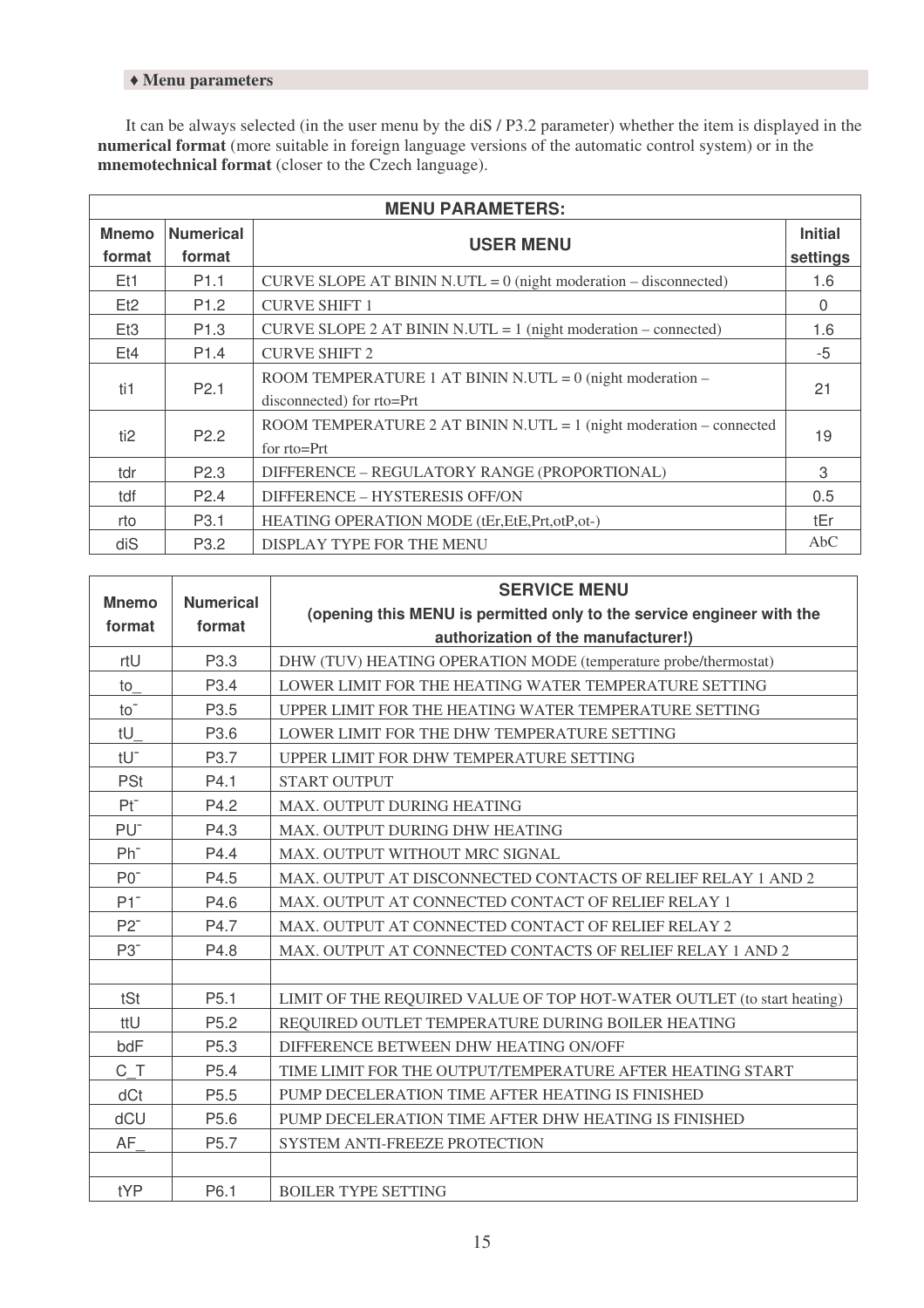| Adr           | P6.2 | MULTIPLE BOILER FORMAT (CASCADE) CONTROL PARAMETER |
|---------------|------|----------------------------------------------------|
| h.01-h.21     |      | <b>ERROR HISTORY DISPLAY</b>                       |
| $i.01 - i.12$ |      | SERVICE AND DIAGNOSTIC INFORMATION                 |

| <b>PARAMETERS SET FOR THE MASTER CASCADE BOILER</b> |                                                                |                                                             |  |  |  |  |
|-----------------------------------------------------|----------------------------------------------------------------|-------------------------------------------------------------|--|--|--|--|
| <b>PCC</b>                                          | P7.1<br>NUMBER OF BOILERS IN THE CASCADE                       |                                                             |  |  |  |  |
| dCC                                                 | P7.2                                                           | SYSTEM CASCADE PUMP DECELERATION                            |  |  |  |  |
| dC1                                                 | P7.3                                                           | BOILER PUMP DECELERATION, IN THE CASCADE, AFTER ITS HEATING |  |  |  |  |
|                                                     |                                                                | <b>OPERATION IS FINISHED</b>                                |  |  |  |  |
| <b>AFC</b>                                          | P7.4                                                           | CASCADE SYSTEM ANTI-FREEZE PROTECTION FREEZE                |  |  |  |  |
| <b>PhC</b>                                          | P7.5                                                           | MAXIMUM CASCADE OUTPUT WITHOUT MRC SIGNAL                   |  |  |  |  |
| P <sub>0</sub> C                                    | P7.6                                                           | MAXIMUM CASCADE OUTPUT AT DISCONNECTED CONTACTS OF RELAY 1  |  |  |  |  |
|                                                     |                                                                | AND 2                                                       |  |  |  |  |
| P <sub>1</sub> C                                    | P7.7                                                           | MAXIMUM CASCADE OUTPUT AT CONNECTED CONTACT OF RELAY 1      |  |  |  |  |
| P <sub>2</sub> C                                    | P7.8                                                           | MAXIMUM CASCADE OUTPUT AT CONNECTED CONTACT OF RELAY 2      |  |  |  |  |
| P <sub>3</sub> C                                    | P79<br>MAXIMUM CASCADE OUTPUT AT CONNECTED CONTACTS OF RELAY 1 |                                                             |  |  |  |  |
|                                                     |                                                                | AND <sub>2</sub>                                            |  |  |  |  |

#### **7. Boiler control and display of basic operational information**

(more detailed user instructions)

#### ♦ **Heating water temperature display**

After its connection to the power network, the display shows heating water temperature in **°C** which is indicated by the pilot light °C above the **O/I (MENU)** button **(3)**. If any other variable is displayed at the moment (DHW temperature, output, error message etc.), pressing any of the buttons  $\blacktriangle$ ,  $\nabla$  (1) opens the heating water temperature dialogue.

In the case of sensor defect, the numerical data become replaced with dashes: \_\_\_ during disconnection or interruption of the sensor or wiring,  $\overline{\phantom{a}}$  =  $\overline{\phantom{a}}$  = after short circuit on the sensor or wiring.

#### ♦ **Displaying and changing (setting) the desired temperature of heating water**

If you press any of the  $\blacktriangle$ ,  $\nabla$  buttons (1) with the display showing the heating water temperature dialogue, you can display its desired value. Slow flashing of the °C pilot light above the **O/I (MENU)** button **(3)** shows the desired value. The currently valid desired temperature value according to the operational mode is displayed (e.g. calculated by means of the integrated equitherm regulator or integrated room thermostat by way of a communication line from the external regulator).

If you press any of the ▲ , ▼ buttons **(1)** with the display showing the desired heating water temperature, you can set the desired value. Faster flashing of the **°C** pilot light above button **3** indicates the setting process. The desired temperature value can be set by means of ▲ , ▼ buttons **(1)** within the range defined by **TO\_** a **TO¯** (**P3.4** a **P3.5**) items in the service menu. The set value does not need to be confirmed. The mode of setting the desired value terminates 15 seconds after any of the ▲ , ▼ buttons were last pressed **(1)**.

The set desired value is valid in the following situations:

- **rto** heating mode is set to **tEr (P3.1 = 1)** (control performed by contact of the external room thermostat),

- **rto** heating mode is set to **EtE (P3.1 = 2)** (equitherm regulation) but the outdoor temperature sensor defect has been reported,

- **rto** heating mode is set to **Prt (P3.1 = 3)** (integrated room thermostat) but the room temperature sensor defect has been reported,

- **rto** heating mode is set to **otP** or **ot- (P3.1 = 4 or 5)** (external OpenTherm protocol regulation) but communication has failed.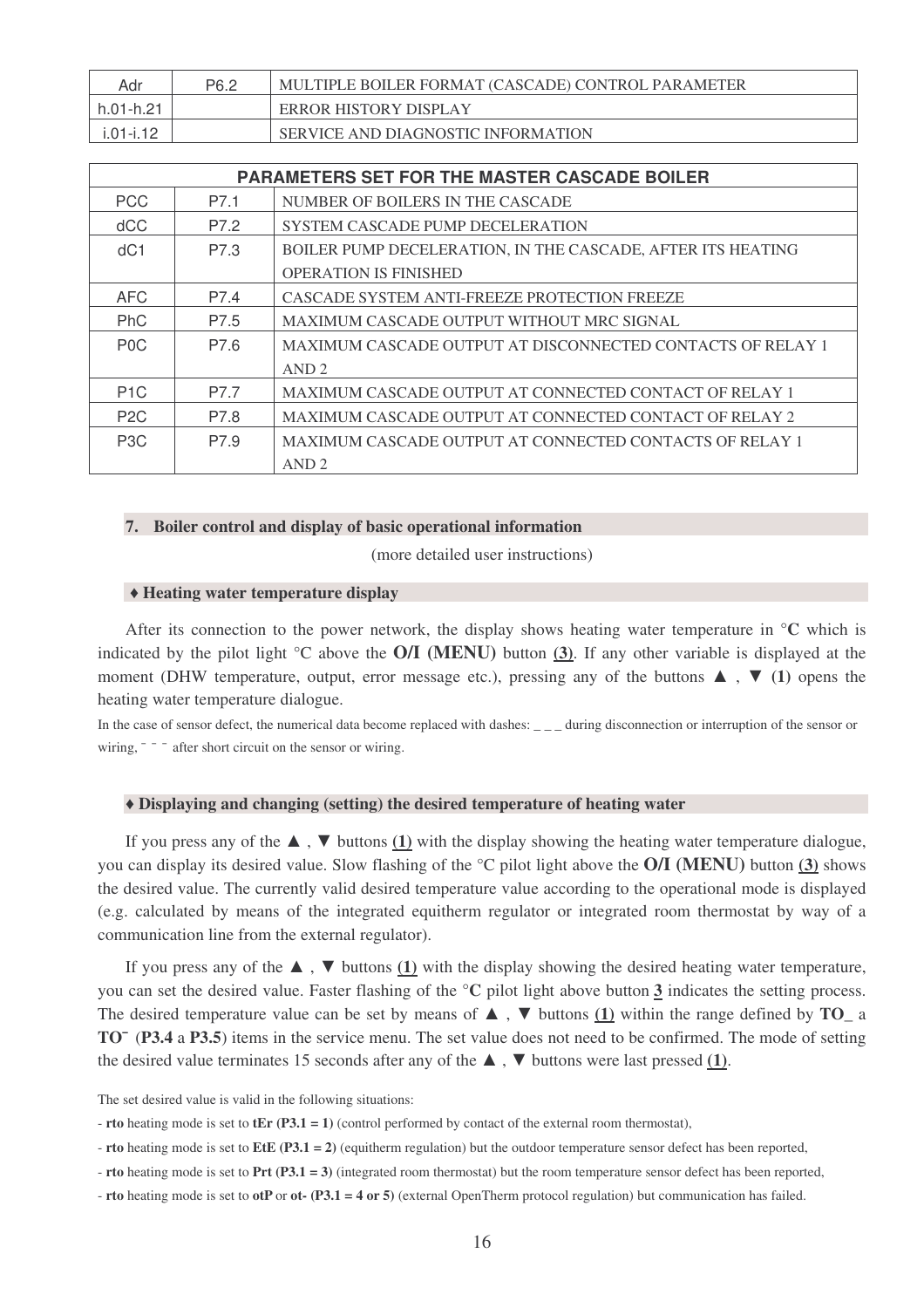#### ♦ **DHW temperature display**

If any other variable is displayed at the moment (heating water temperature, output, error message etc.), pressing any of the buttons **2** opens the DHW temperature dialogue. This display is indicated by the **°C** pilot light above button **4**.

In the case of sensor defect or absence, the numerical data become replaced with dashes:  $\frac{1}{1-\alpha}$  during disconnection or interruption of the sensor or wiring,  $\overline{\phantom{a}}$  =  $\overline{\phantom{a}}$  after a short circuit on the sensor or wiring.

#### ♦ **Displaying and change (setting) of the desired DHW temperature value**

If you press any of the  $\blacktriangle$ ,  $\nabla$  buttons (2) with the display showing the DHW temperature dialogue, you can set its desired value. The setting process is indicated by flashing of the **°C** pilot control above the **O/I (ENTER)** button **(4)**. You can set the desired temperature value by pressing the ▲ , ▼ button (2) within the range defined by the **TU\_** a **TU¯** (**P3.5 a P3.6**) items of the service menu. The set value does not need to be confirmed. The setting mode for the required values terminates 15 seconds after any of the  $\blacktriangle$ ,  $\nabla$  (2) buttons has been last pressed.

The desired DHW temperature value can be set only if the rtU DHW heating mode is set **to b\_c (P3.2 = 2)** (storage tank with the temperature sensor).

#### ♦ **Switching the heating on or off**

The heating mode can be switched on or off by pressing the **O/I (MENU)** button **(3)**. The on-mode is signalled by the pilot light between  $\blacktriangle$ ,  $\nabla$  buttons  $(1)$ ; the pilot light in the off-mode is turned off. Heating can be switched on only if its operation is pre-set in the user menu; the **rto** item must be set to **tEr, EtE, Prt, otP or ot- (P3.1 = 1 – 5)**.

#### ♦ **Switching the DHW heating on or off**

The DHW heating mode can be switched on or off by pressing the **O/I (ENTER)** button **(4)**. The on-mode is signalled by the pilot light between ▲ , ▼ buttons **(2)**; the pilot light is off if the DHW is in the off-mode. The DHW heating can be switched on only if its operation has been pre-set in the service menu; the **rtU** item must be set to **b\_n** or **b\_c** (**P3.3 = 1** or **2**).

#### ♦ **Displaying the outdoor/room temperatures**

To display any other operational variables (except for the heating water and DHW temperatures), use the **(SELECT)** button **(5)**. If you press (or double press) it, the outdoor/room temperature display dialogue opens. This dialogue is indicated by the **IN/OUT °C** pilot light.

In the case of sensor defect or absence, the numerical data become replaced with dashes:  $\frac{1}{\sqrt{2}}$  during disconnection or interruption of the sensor or wiring,  $\overline{a}$   $\overline{a}$   $\overline{a}$  during short circuit of the sensor or wiring

The difference between displaying the room or outdoor temperature rests only in the location of the sensor. Shall the boiler operation be controlled on the basis of its data, the respective mode must be selected in the user menu:

- for  $r$ to = EtE (P3.1 = 2) (integrated equitherm regulation) outdoor sensor must be used,

- for **rto = Prt (P3.1 = 3)** (integrated room thermostat) sensor in the room of reference must be used.

If the sensor is connected but the boiler operation is not controlled on the basis of its data, these data are used at least for protecting the system against freezing.

#### ♦ **Displaying the heating system pressure**

If you press (or double press) the **(SELECT)** button **(5)**, the system pressure dialogue opens. This display dialogue is indicated by the **bar** pilot light.

Minimum operation pressure of the system is 0.5 bar.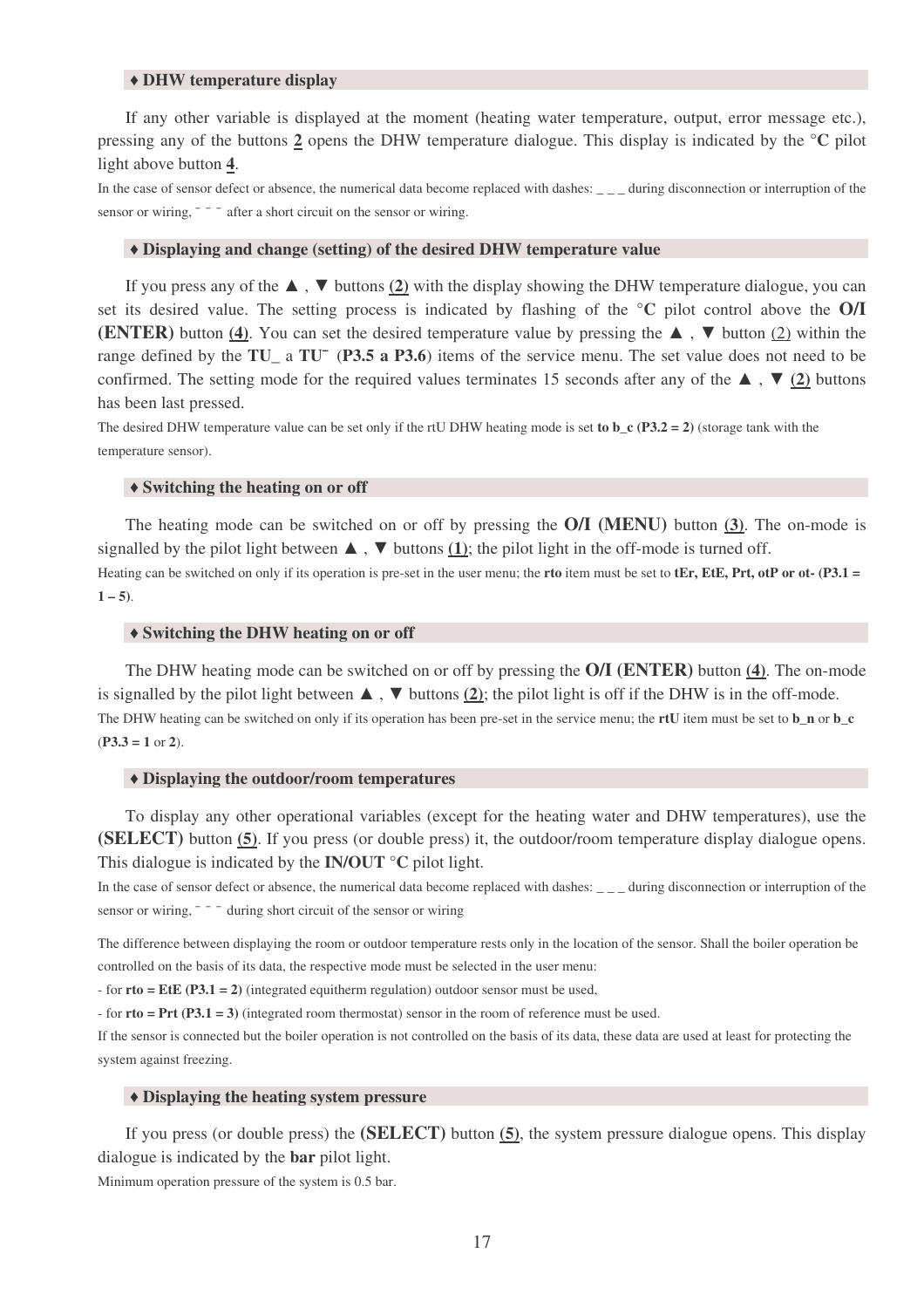#### ♦ **Signal indication of the mass remote control (MRC)**

The presence of the MRC signal is indicated by the **HDO (MRC)** pilot light. If it is turned on, it means that the full boiler input is allowed.

Reduction of the boiler input by way of MRC signal can be set in the service menu by means of the **Ph<sup>** $-$ **</sup> (P4.4)** item.

#### ♦ **Displaying the error messages**

If you press (or double press) the **(SELECT)** button **(5)**, the error message dialogue opens. This display dialogue is indicated by the letter **E** in the first position of the digital display. If an error message is generated, it is displayed automatically. To display any other variable, press buttons **1, 2** and **5**.

If several simultaneous error messages occur, all of them are displayed (each for one roughly second): e.g.

#### **E.02 – E.04 – E.05 – E.02 – E.04 – E.05 –** ...

#### E.00 no defect

**E.01** is a defect of one of the **power relay contacts**. Boiler operation is not possible in any mode.

**E.02 is low TOP water pressure** in the heating system. Boiler operation is not possible in any mode. Water pressure measured by analogous pressure sensor is below 0.5 bar.

**E.03** is a disconnection of the **blocking element 2**. Boiler operation is not possible in any mode.

**E.04** is a defect on NTC sensor for the TOP heating water temperature. Boiler operation is not possible in any mode.

When the respective value is displayed, the lower dashes  $($ <sub>--</sub> $)$  are displayed in the case of disconnection or interruption of the sensor or its wiring, the upper dashes  $\left( \begin{array}{cc} -5 \end{array} \right)$  if there is a short circuit on the sensor or its wiring.

**E.05** is a defect of **NTC sensor for DHW temperature**. The boiler operation in the heating mode is possible, DHW heating is not possible in the **b** c (storage tank with sensor) mode and it is possible in the **b** n (storage tank with thermostat) mode. For further details see the **rtU** parameter for the operation of the DHW heating in the service menu.

If the respective temperature setting is selected, lower dashes  $(\_ \_ \)$  are displayed if the sensor or wiring have been disconnected or interrupted, upper dashes  $($  $)$  are displayed for short circuit on the sensor or wiring.

**E.06** defect – **emergency thermostat of TOP heating water temperature**. Boiler operation is not possible (only after a manual reset!).

**E.07** is a defect of the **NTC sensor for outdoor/room temperature**. Boiler operation in the heating mode is possible. If, however, the **EtE** heating mode (equitherm regulation) or **Prt** (integrated room thermostat) are selected, the boiler automatically switches to the boiler thermostat mode (outlet water temperature control according to a value set by buttons **1**). DHW heating is possible in any of the modes.

If a respective display is selected, the lower dashes  $($ <sub>--</sub>  $)$  are displayed if the sensor or wiring have become disconnected or interrupted, upper dashes  $($  $)$  stand for short circuit on the sensor or wiring.

#### **E.08** reserve

**E.09** is a defect of the **TOP heating water pressure sensor** – analogous sensor. Boiler operation is not possible in any of the modes.

**E.10** is a **defect of the communication** between boilers connected in a cascade which has been detected by the **master boiler**. To display the details about this defect, press button 5. Addresses of all boilers are alternately displayed (each for the time of approximately 1 second) which do not communicate with the master boiler:

#### **E.10 – c.04 – c.05 – E.10 – c.04 – c.05 – ...**

**E.11** is a defect **of communication between** boilers connected in a cascade which has been detected by one of the **slave boilers**.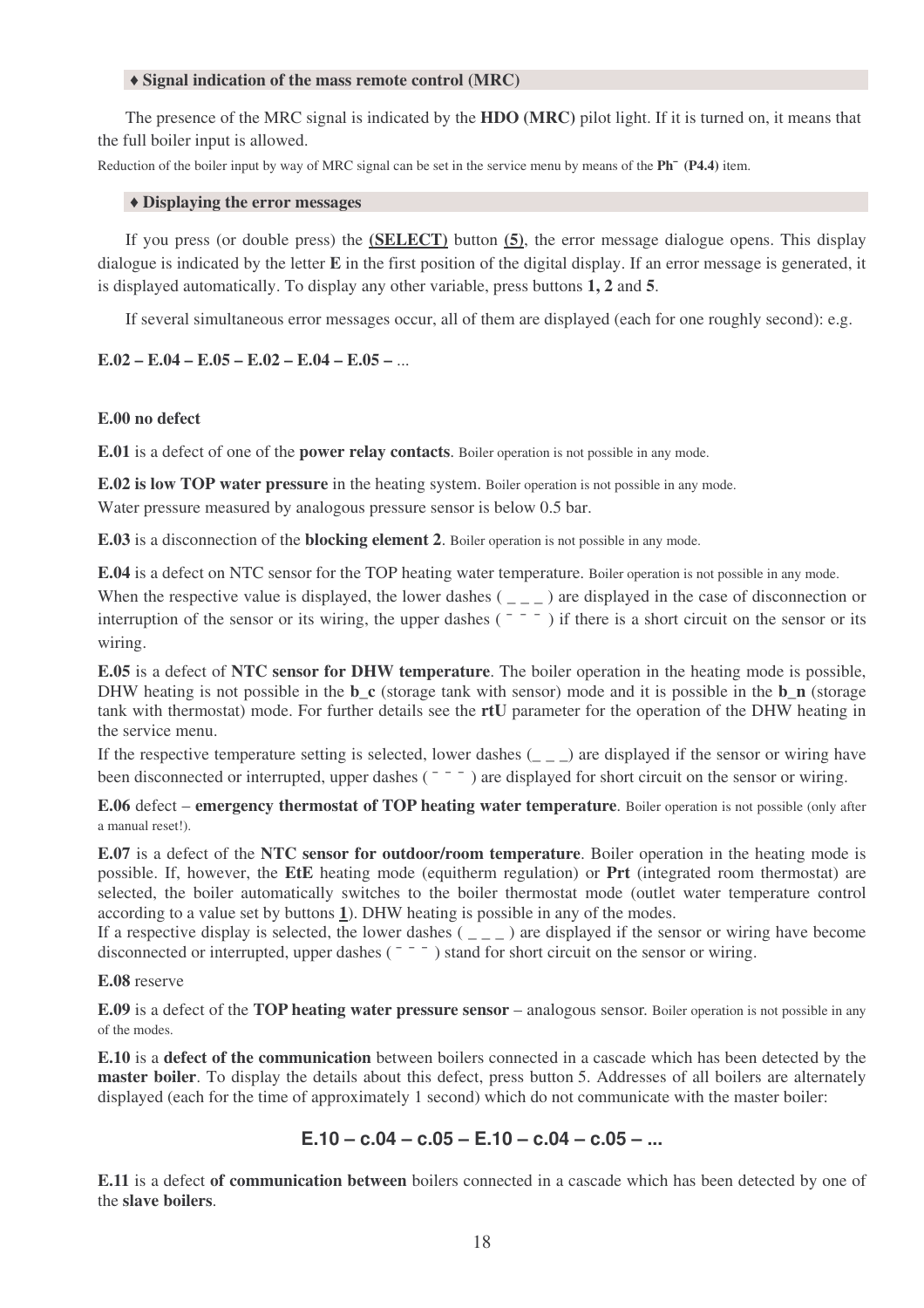#### ♦ **Displaying the instantaneous boiler output**

If you press (or double press) the **(SELECT)** button **(5)**, the display dialogue of the instantaneous boiler output opens. This dialogue is indicated by the letter P in the first position of the display. The output is shown in kW (**P.2.5** =2.5 kW, **P.18** = 18 kW etc.).

#### **8. User menu**

#### ♦ **Accessing the user menu**

To access the user menu, press the **O/I (MENU)** button **(3)** for more than 2 seconds. To move between the menu items, press the  $\blacktriangle$ ,  $\nabla$  buttons **(1)**. If you want to change the input values, press the  $\blacktriangle$ ,  $\nabla$  buttons **(2)**. The entered value in the menu must be confirmed by pressing the **O/I (ENTER)** button **(4)**. Exit the menu and data input by pressing the **O/I (MENU)** button **(3)**.

The menu item (the set variable) and its value display alternately (e.g. **Et1 – 1.6 – Et1 – 1.6**...). The menu item is displayed either by means of mnemotechnical texts **(Et1)** or numerical parameters **(P1.1)**. The display mode is set in the menu by way of the **diS (P3.2)** item.

#### ♦ **User menu items**

#### **Group 1: Integrated equitherm regulation parameters**

Equitherm regulation defines the desired value of heating water temperature depending on the outdoor temperature. The selection of parameters for the calculation depends on the specification of the binary **NU (night moderation)**.

If **NU** is disconnected, the following is true: **the desired heating water temperature value = (20 – outdoor temperature) \* Et1 + 20 + ET2**  If **NU** is connected, the following is true: **the desired value of heating water temperature = (20 – outdoor temperature) \* Et3 + 20 + ET4** 

The desired outlet heating water temperature value is limited in the range between **to\_ (P3.3)** and **to¯ (P3.4)**. Equitherm regulation always requires the connection of an outdoor temperature sensor and the heating mode setting of **rto = EtE (P3.1=2)**.

**Et1 P1.1 Equitherm regulation parameter, curve slope**. True for a disconnected **NU**. The setting range falls between 0.1 .. 6.0, step of 0.1, leading value is 1.6.

**Et2 P1.2 Equitherm regulation parameter, curve shift.** True for a disconnected **NU**. The setting range is -20 $^{\circ}$ C .. +40 $^{\circ}$ C, step of 1 $^{\circ}$ C, leading value is 0.

**Et3 P1.3 Equitherm regulation parameter, curve slope**. True for a disconnected **NU**. The setting range falls between 0.1 .. 6.0, step of 0.1, leading value is 1.6.

**Et4 P1.4 Equitherm regulation parameter, curve shift**. True for a connected **NU**. The setting range falls between -20 $^{\circ}$ C .. +40 $^{\circ}$ C, step of 1 $^{\circ}$ C, leading value is -5.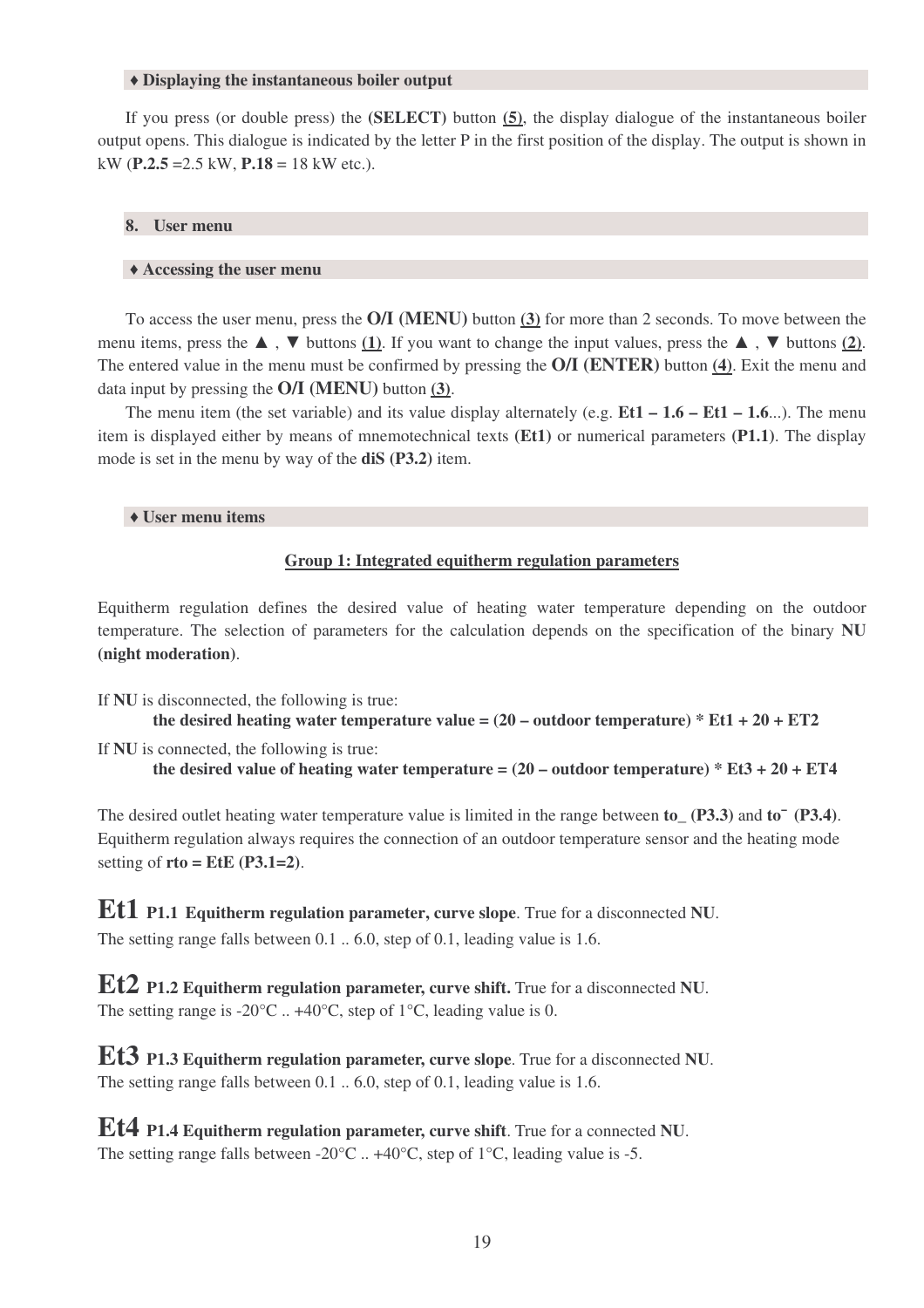#### **Group 2: Integrated room thermostat parameters**

An integrated room thermostat can control heating operation according to the data from internal temperature sensor. It uses proportional control to set the outlet water temperature within the range defined by the tdr (P2.3) parameter:

- if TM < **ti1** - **tdr** (TM < **P2.1 – P2.3**), heating is controlled to reach the maximum heating water temperature **to¯ (P3.4)**,

- if TM > **ti1** (TM > **P2.1**), heating is controlled to have the minimum heating water temperature **to\_ (P3.3)**,

- if **ti1 - tdr** < TM < **ti1** (**P2.1 – P2.3** < TM < **P2.1**), the desired heating water temperature is calculated by the interpolation between **to\_** and **to¯** (**P3.3** a **P3.4**),

- if TM > **ti1 + tdF**, the heating is switched off completely.

The aforementioned is true if the **NU** binary input specification is "disconnected". If the NU binary input specification is "connected", a value of **ti2 (P2.2)** is used instead of **ti1 (P2.1)**.

**ti1 P2.1 Desired value of the room temperature.** True if **NM** is "disconnected". The setting range falls between 10 and 30°C, step of 1°C, leading value is 21°C.

**ti2 P2.2 Desired value of the room temperature.** True if **NM** is "connected".

The setting range falls between 10 and 30°C, step of 1°C, leading value is 19°C.

#### **tdr P2.3 Temperature range of room in which the proportional control of the desired outlet water temperature value takes place.**

The setting range falls between 2 and 10°C, step of 1°C, leading value is 3°C.

### **tdF P2.4 Difference (hysteresis) between the shut-down and repeated initiation of heating when the desired room temperature has been exceeded.**

The setting range falls between 0.25 and 2.50°C, step of 0.25°C, leading value is 0.5°C.

Complete heating shut-down occurs if the room temperature exceeds the set value by more than **tdF (P2.4)**. Heating is again switched on only when the room temperature drops below the set value.

#### **Group 3: Heating setting and display mode**

#### **rto P3.1 Heating mode (TOP)**

The boiler operation is conditioned by the connection of the external room thermostat **PT** terminals at all possible settings. If the thermostat is not used at all, it is necessary to create a permanent connection between the **PT** terminals.

Settings options:

- 0 Heating switched off. It is not possible to switch it on even by means of button 3. Anti-freeze protection is active.
- **tEr 1** Heating is controlled by the external room thermostat contact and the outlet water temperature is set by buttons **1**.
- **EtE 2** Heating is controlled by integrated equitherm regulator. Outdoor temperature sensor must be connected.

In the case of a defective sensor or if it is not connected, the boiler is controlled in the **tEr (like at P3.1 = 1)** mode.

**Prt 3** Heating is controlled by integrated room thermostat. The room temperature sensor must be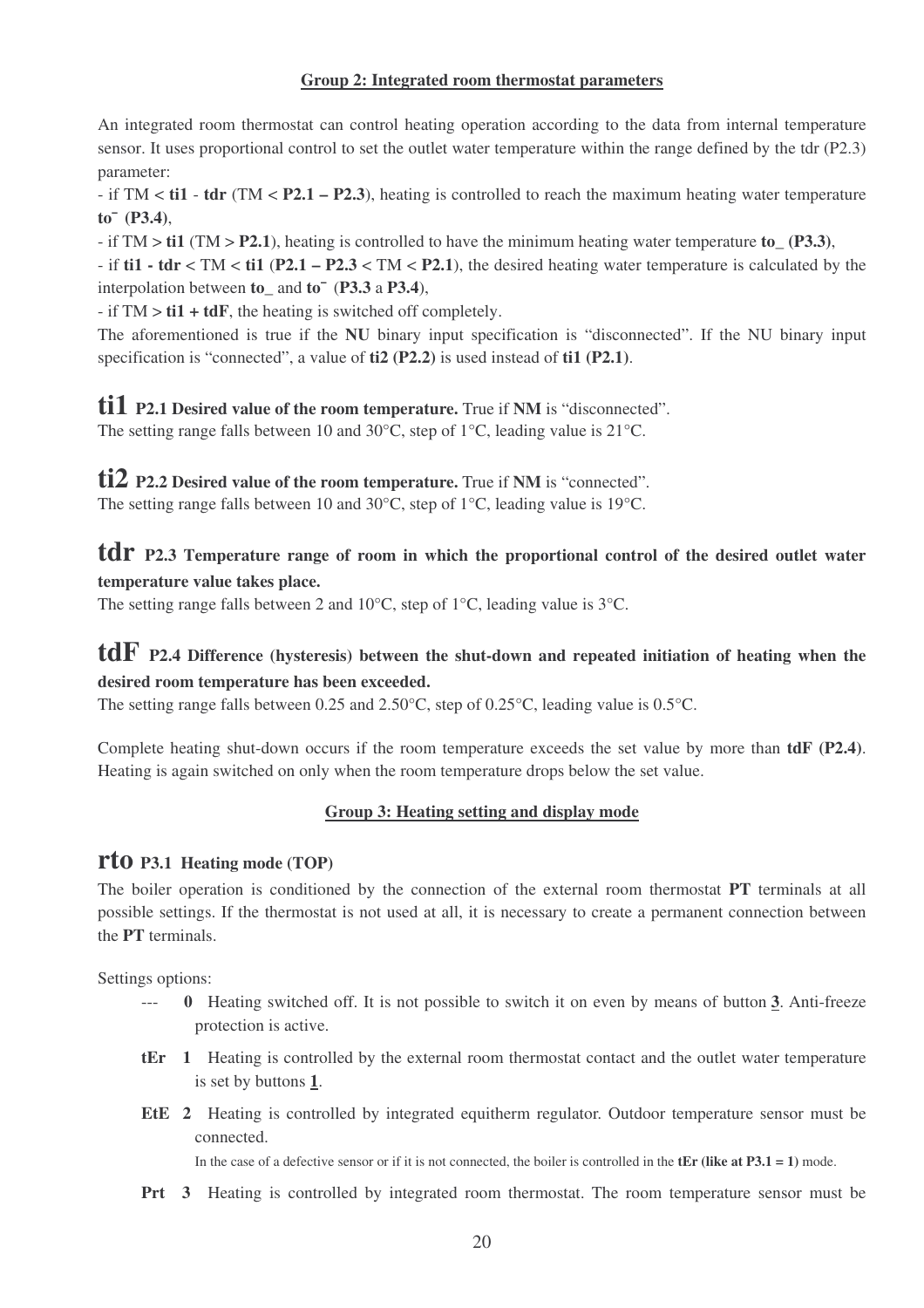connected.

In the case of a defective sensor or if it is not connected, the boiler is controlled in the **tEr** (like at P3.1 = 1) mode.

**otP 4** Heating is controlled by external regulator which is connected by way of the OpenTherm Plus interface.

In the case of defective communication or regulator, the boiler is controlled in the **tEr (like at P3.1 = 1)** mode.

**ot- 5** Heating is controlled by external regulator which is connected by way of the OpenTherm Lite interface.

In the case of defective communication or regulator, the boiler is controlled in the **tEr (like at P3.1 = 1)** mode.

## **diS P3.2 Menu display type** (mnemotechnical texts/numerical parameters)

Settings options:

**diS = 012, AbC (P3.2 = 0, 1)**, leading value **AbC (1)**.

#### **9. Putting the boiler into operation**

**Service engineer with authorization from the manufacturer is obliged to make a verifiable demonstration for the user of the boiler operation, its individual parts, safety components and control methods prior to putting the boiler into operation and fill in the letter of guarantee and hand over this Operation and Maintenance Manual to the user.** 

*User is bound to observe the correct use of the boiler in accordance with this Manual; this is a basic precondition for acknowledgement of the warranty. It is further strictly forbidden to interfere with any of the sealed parts inside the boiler!* 

#### *Warning:*

*The settings of the boiler output range and other parameters must be in compliance with the technical data. Any excess loads or incorrect use of the boiler can cause damage to its components. Warranty does not apply to the components which suffer this kind of damage!* 

#### ♦ **General instructions:**

The following must be checked before the electric boiler is set into operation:

- connection to the heating system
- opening of the fittings separating the electric boiler from the system and securing them against manipulation
- charging (may be followed by pressurizing) the system by soft water and subsequent bleeding
- electric connection and protection in line with the CSN standards. For further details refer to the Chapter "Wall-mounting of the boiler".

The procedure for setting the boiler into operation is as follows:

- switch on the main circuit breaker (switch) in the power intake, switch on the boiler by pressing the O/I button for heating actuation
- set the desired outlet boiler temperature to maximum
- check the correct functioning of all safety thermostats and control components
- check the settings of the boiler output range, potentially adjust the settings on the basis of the heated building.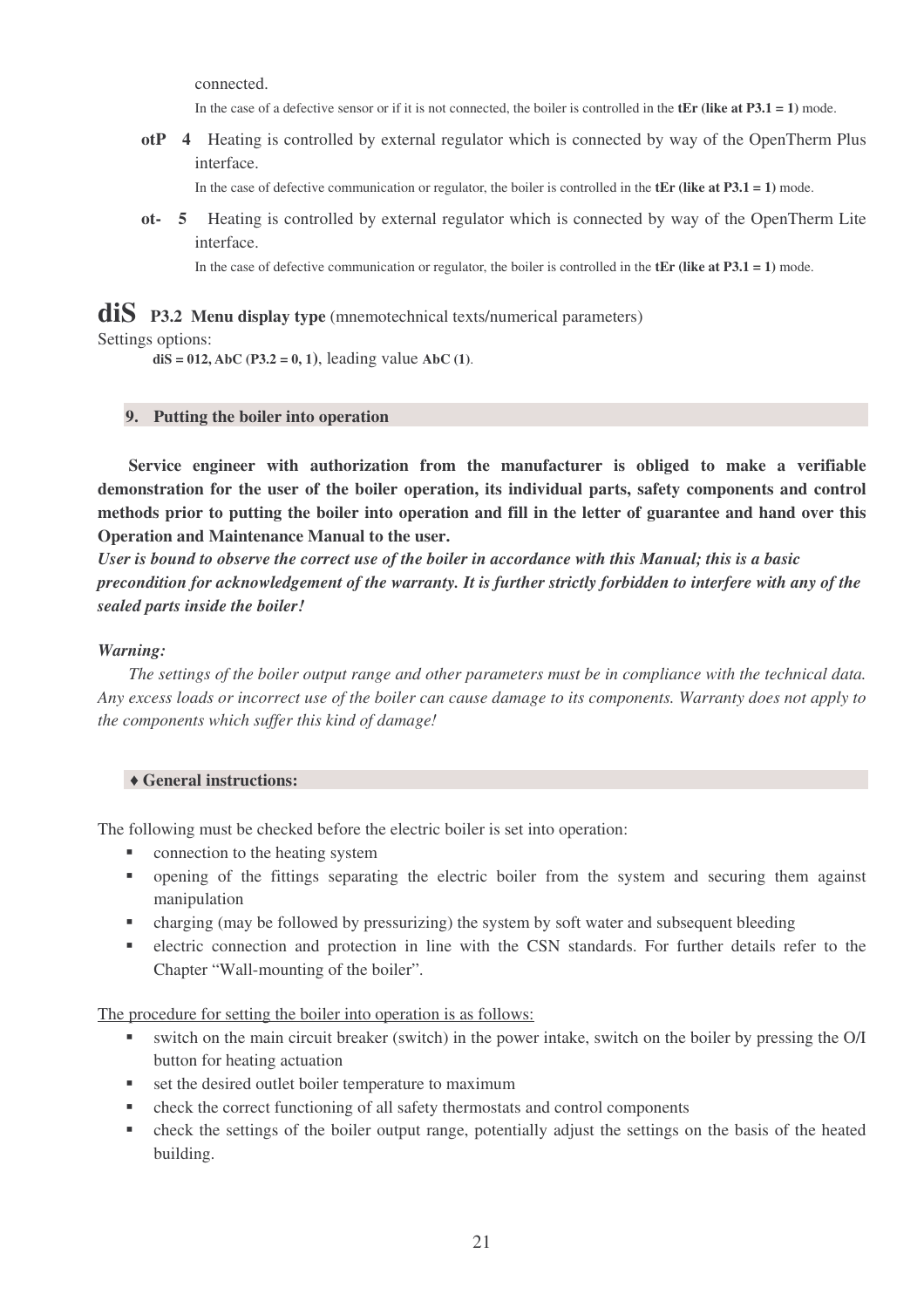Electric boiler operation is very simple and fast and does not require any special qualification. **The boiler can be nevertheless controlled only by adults who have been demonstrably explained the boiler function and operation**. This demonstration must be performed by the worker who carried out the installation and set the boiler into operation.

- If the display is turned on, the control supply voltage is fed to the boiler.
- Set the room thermostat (or other control element) to the required temperature.
- Display the current heating water temperature by pressing the Arrow Up button. To switch on the boiler press the O/I button in the heating temperature setting section. Concurrently, the circular pump is switched on which runs for the period defined by the set parameters. The heating function is indicated by the LED pilot light in the left section of the control panel = "HEATING".
- After the set temperature has been reached, the automatic controlling system gradually switches off the heating bodies in order to maintain the heating water temperature within the range specified by the parameters.
- First heating: maintain the highest possible service temperature of the heating medium in the system for the first four hours. The system must be carefully deaereated while in operation to rid it reliably off the remaining air after the previous bleeding in the cold state. When the system cools down, refill it with water.
- If a power outage (or MRC signal interruption) occurs, the boiler is shut down. When the power supply is renewed, the electric boiler restarts its operation.
- No objects can be placed on the jacketing or inside the electric boiler. Cleaning of the electric boiler external surface is recommended only by a damp cloth.
- It is recommended to bleed the heating system regularly and remove the deposited impurities by discharging small amounts of the liquid through the discharge cock assuring that also sediments at the bottom of the boiler vessel are washed out.
- Switch off the boiler after the end of the heating season by the circuit breaker. It is recommended to start the boiler for roughly 30 seconds every month to spin the pump outside the heating season.
- Minimum water pressure at the circular pump inlet must be 5 kPa (the water temperature must not exceed 75°C).
- Check whether the air charge pressure specified on the expansion vessel label is sufficient for the heating system (system static height of 5 m corresponds to the air charge pressure of 50 kPa,  $10 \text{ m} =$  $100 \text{ kPa}$ ,  $15 \text{ m} = 150 \text{ kPa}$ ) prior to the boiler connection to the heating system.

#### **Setting the pressure in the expansion vessel**

When the system is filled with the heat carrier and properly vented, write down the displayed system water pressure value. Correct the air charge pressure in the expansion vessel to the same value by bleeding. Adjust the system pressure value to at least 10 kPa by filling more water into the system. If the air charge pressure in the expansion vessel is not correctly adjusted, similar defects – big changes in pressure during operation – occur as in the case of an insufficiently rated expansion vessel.

#### ♦ **Maintenance**

Regular maintenance is very important for a reliable operation and high durability of the boiler and its components. The user is recommended to contact the manufacturer via a local authorized service organization and ensure regular inspections after every year of operation (which is one of the conditions for warranty acknowledgement). Service engineer will also carry out an inspection of the control and safety elements of the boiler. To safeguard faultless heating system service, it is necessary to regularly check the initial water pressure in the cold state. Shall any drop in pressure occur, the heating system must be replenished with water.

The outer jacketing can be cleaned by a dishcloth dipped in soap-suds and subsequently dried.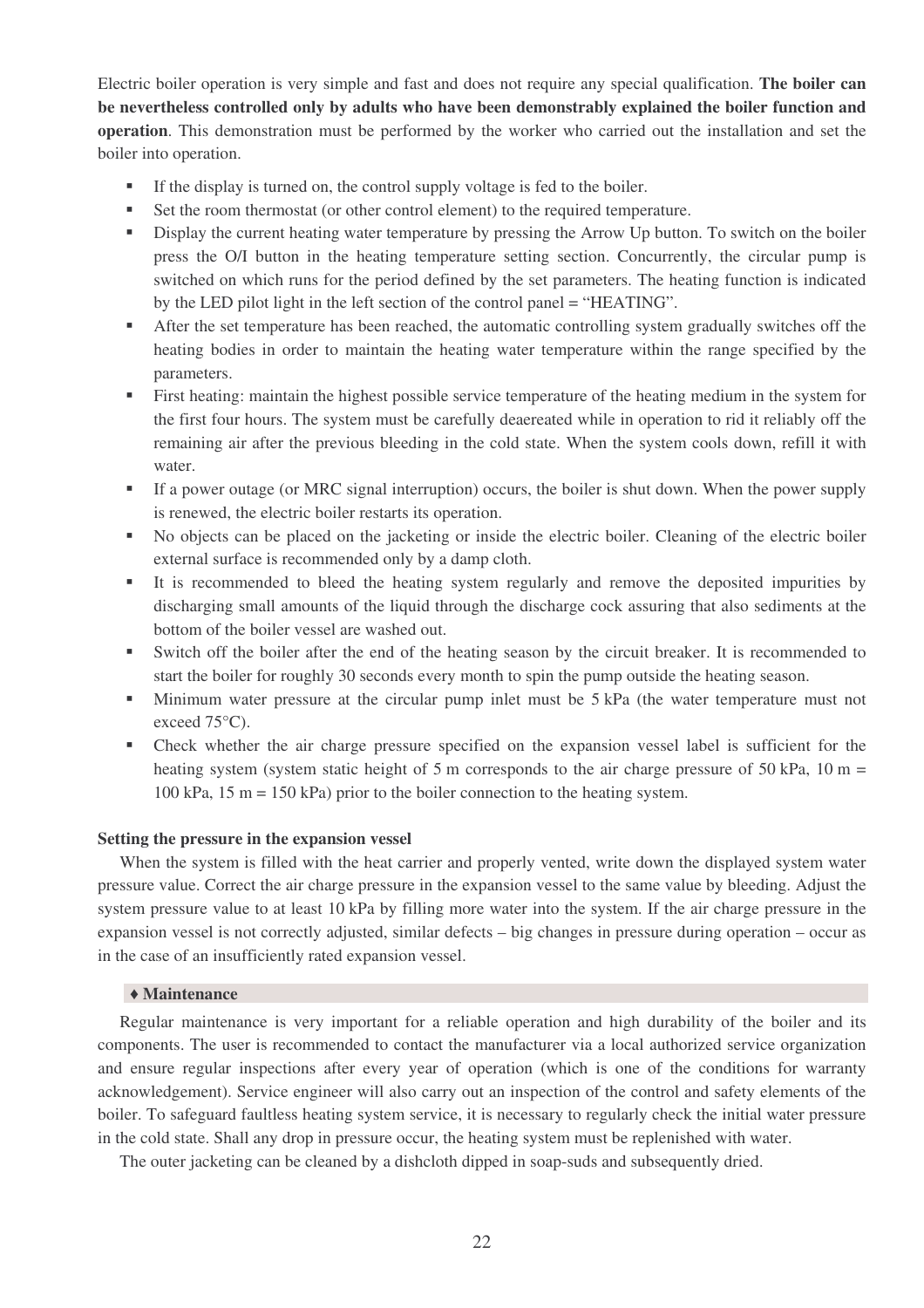#### ♦ **Boiler shut-down**

You can switch off the boiler for a shorter period by pressing the 0/1button or potentially by the room thermostat switch.

If you want to shut the boiler down for an extended period of time outside the heating season (i.e. during summer holiday), it is suitable to switch off the boiler by the external main circuit-breaker (switch) unless there is a potential risk of system freezing or pump clogging (these functions are naturally not available during the complete boiler shut-down).

#### **10. Diagram for serviceable connecting charge pressures of heating water**

*Warning: The curves of serviceable charge pressures of heating water are calculated for Grundfos 15/60 pumps to the higest regulation grade.* 

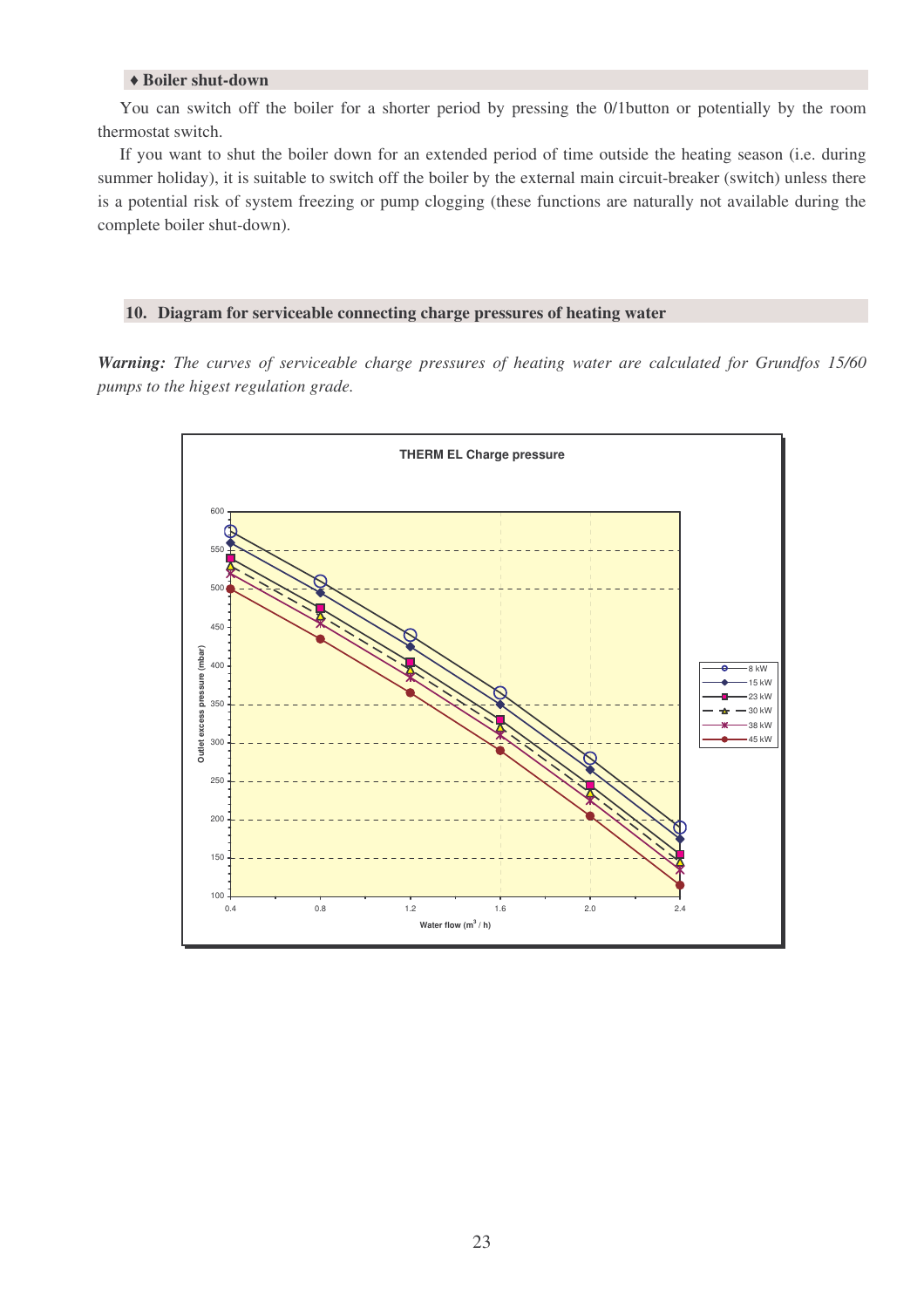♦ **Therm EL 8 boiler connection to the power supply** 



Contact functions:

1/ contacts of the Room thermostat must be permanently connected during the boiler operation

2/ contacts of the "blocking element" must be permanently connected during the boiler operation

3/ contacts of the Emergency thermostat must be constantly connected during the boiler operation

4/ if the storage tank Thermostat is connected, the boiler heats the DHW in the storage tank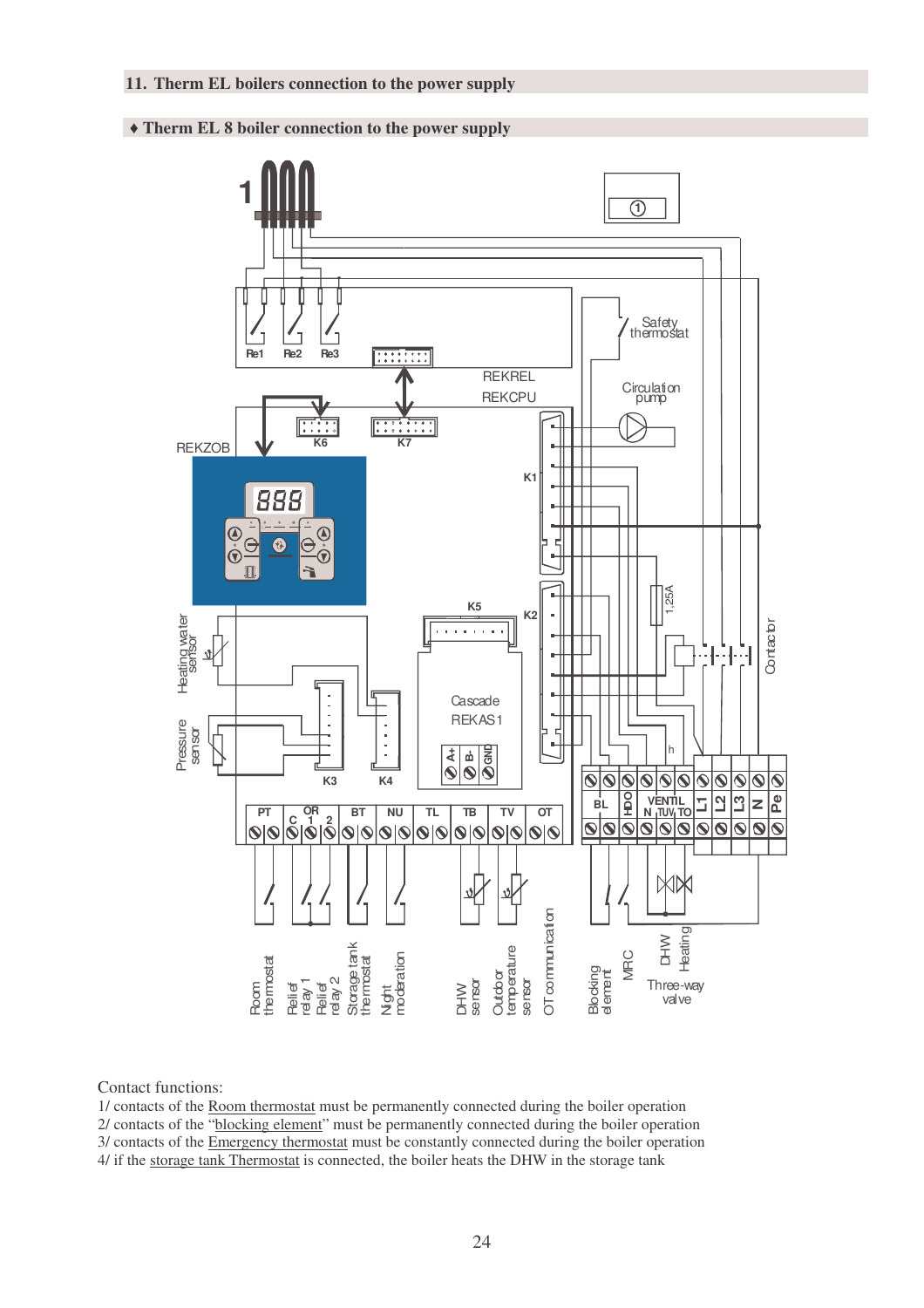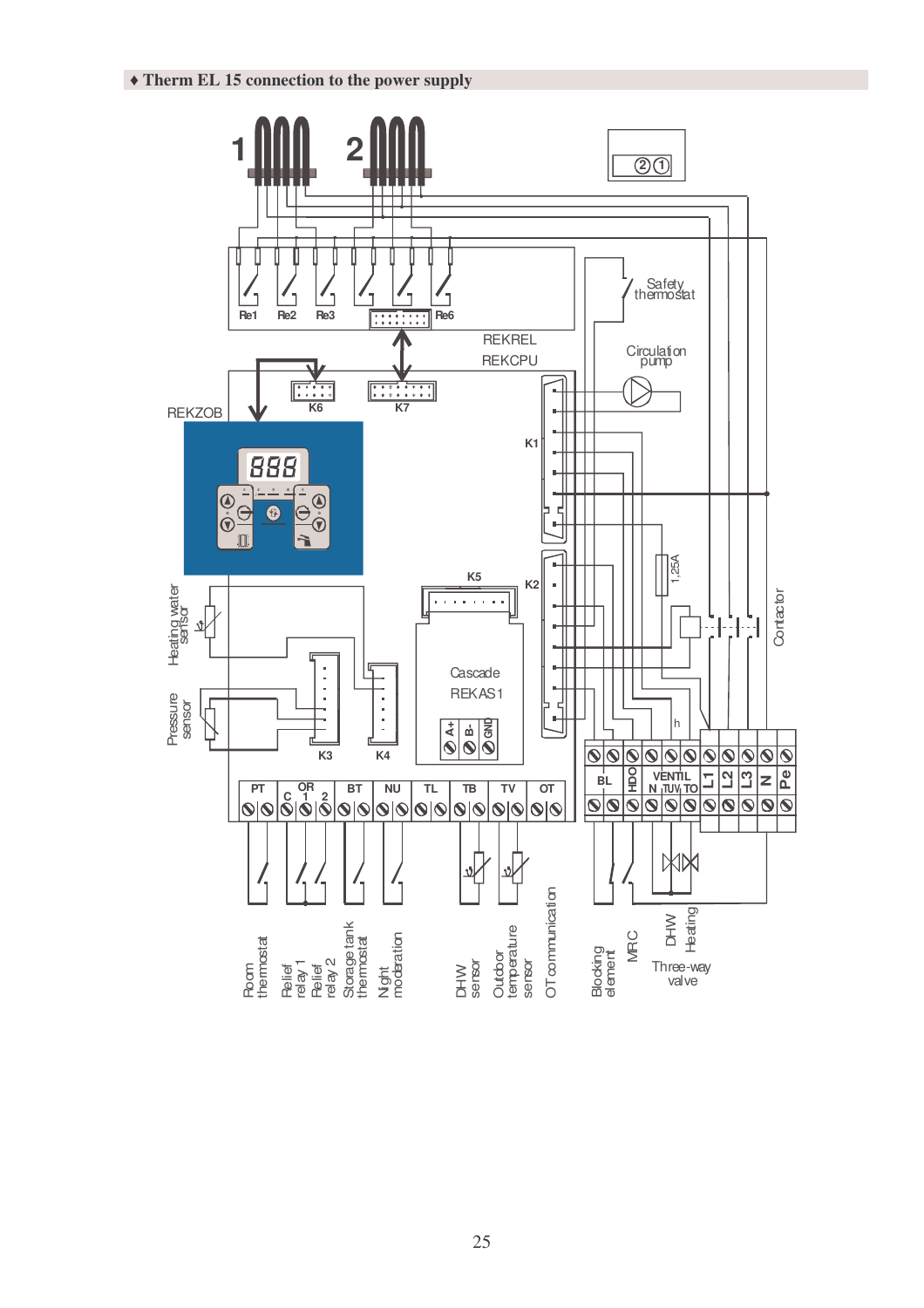♦ **Therm EL 23 boiler connection to the power supply** 

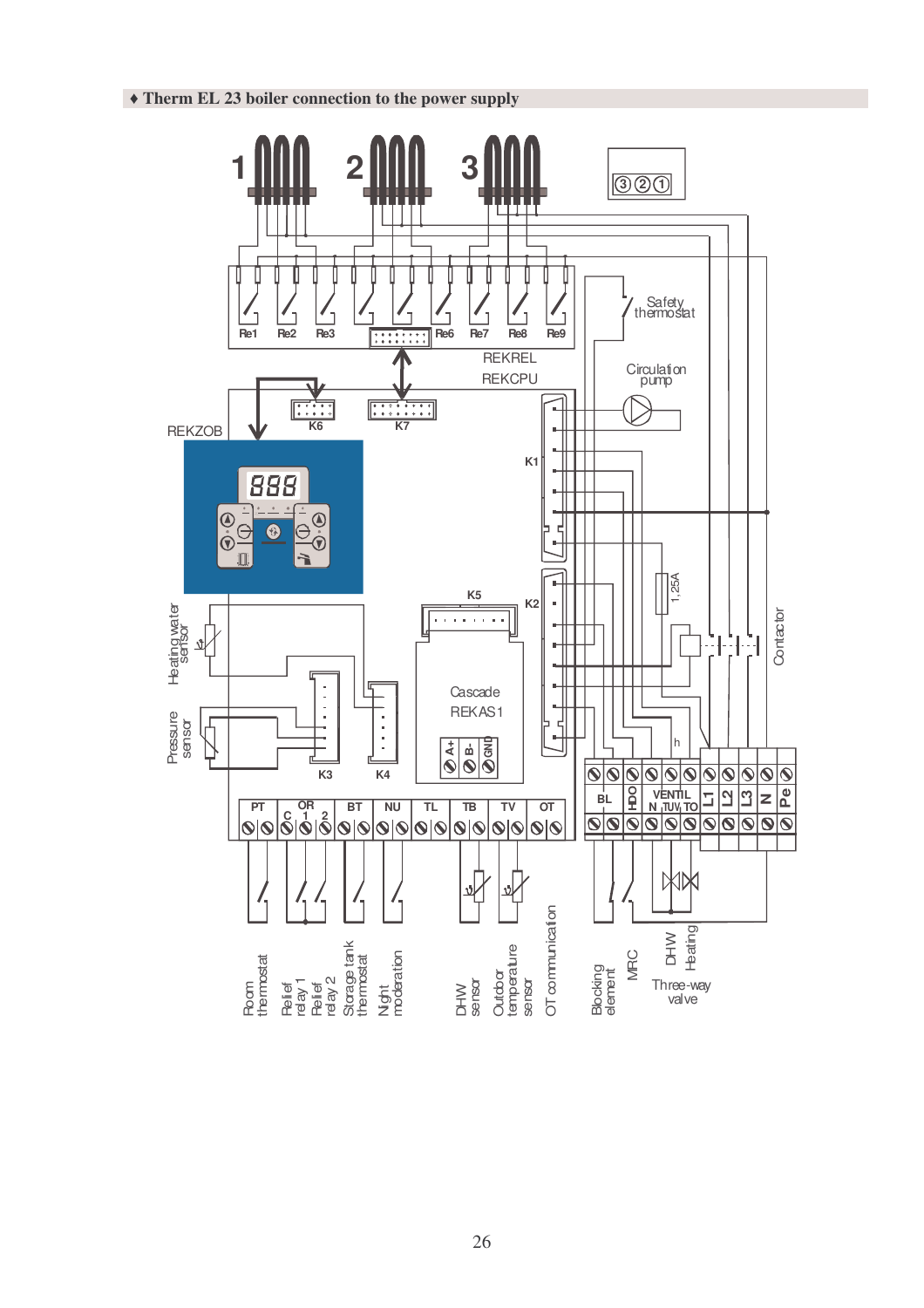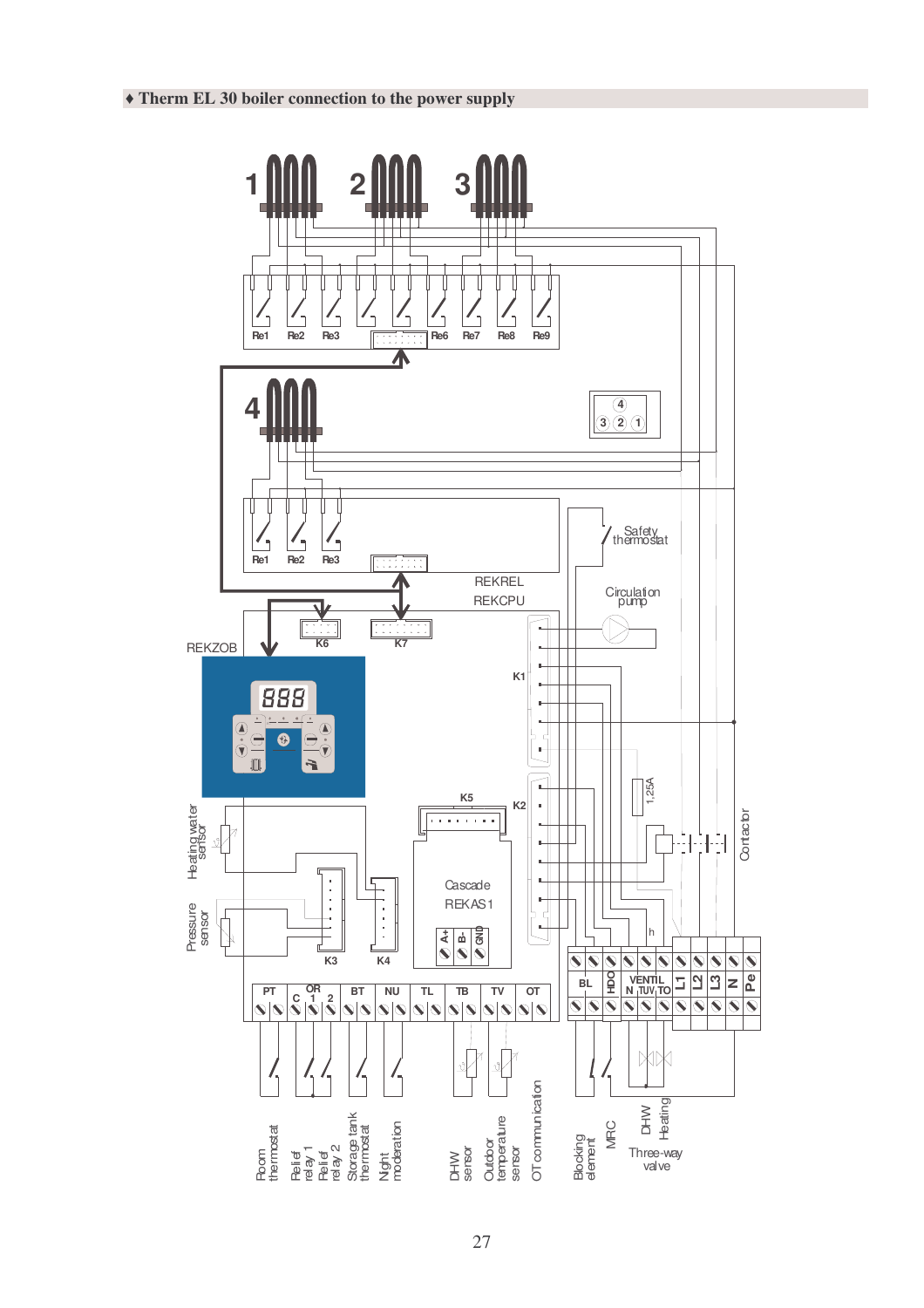♦ **Therm EL 38 boiler connection to the power supply** 

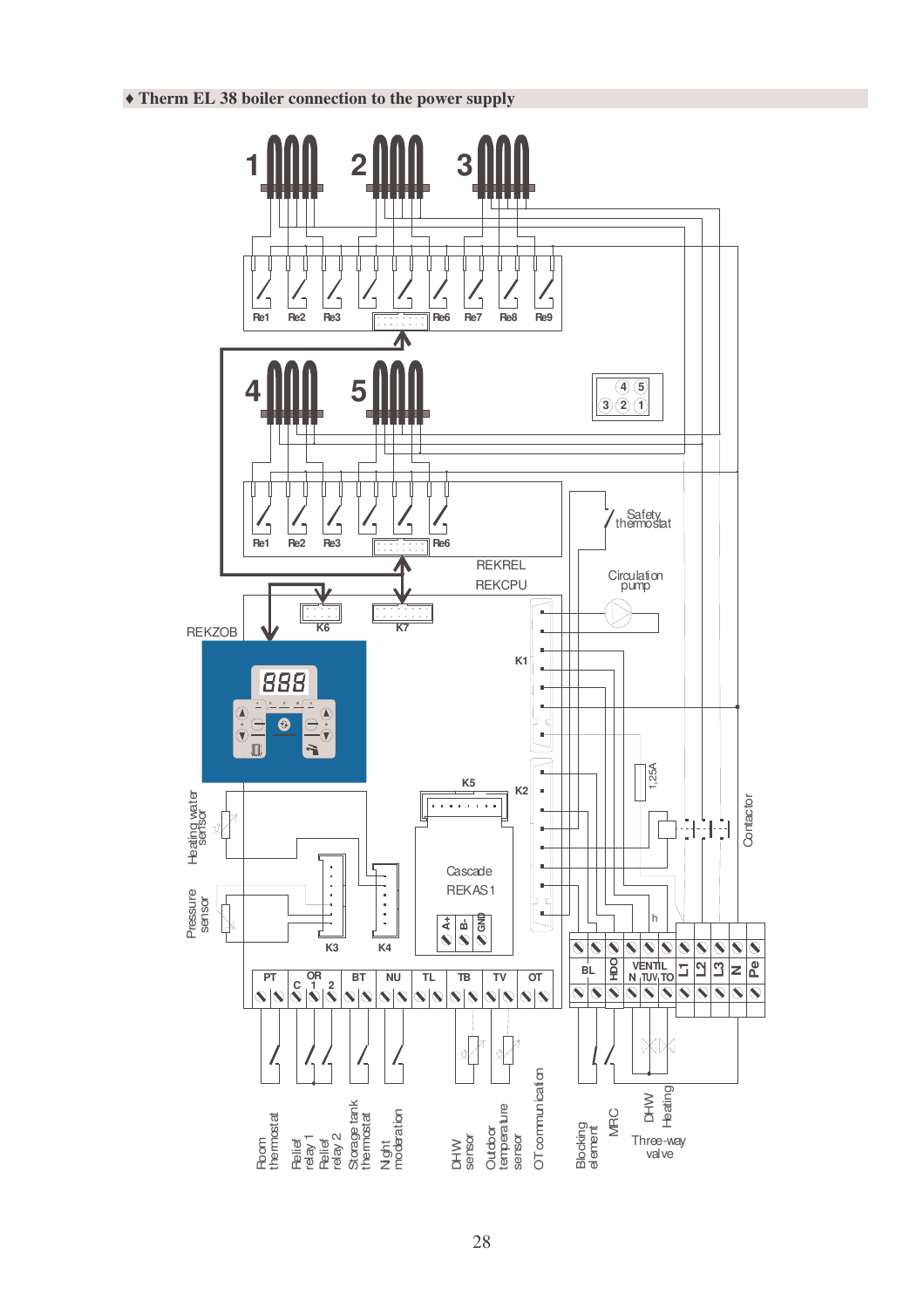♦ **Therm EL 45 boiler connection to the power supply** 

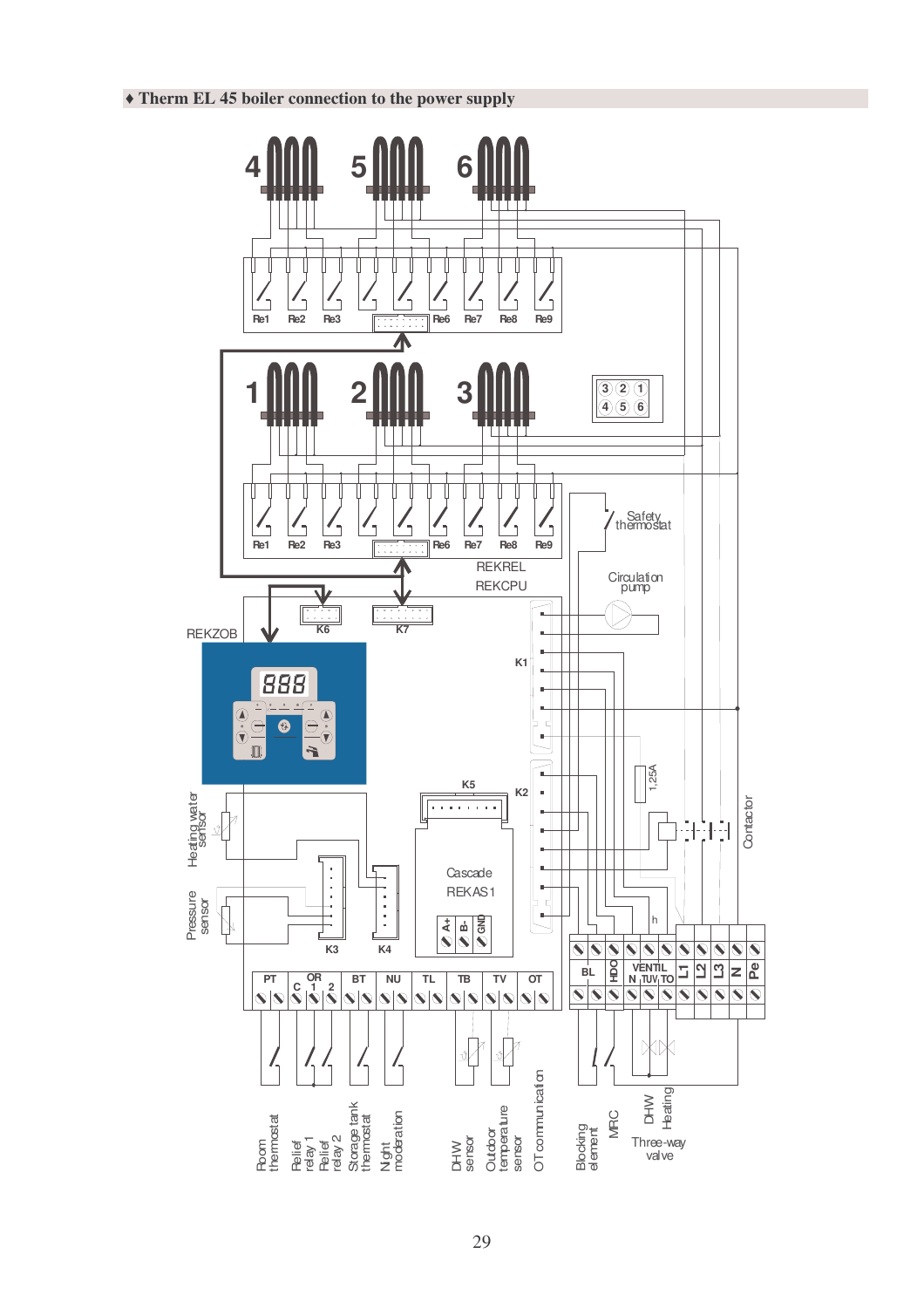#### ♦ **2 Therm EL cascade format**

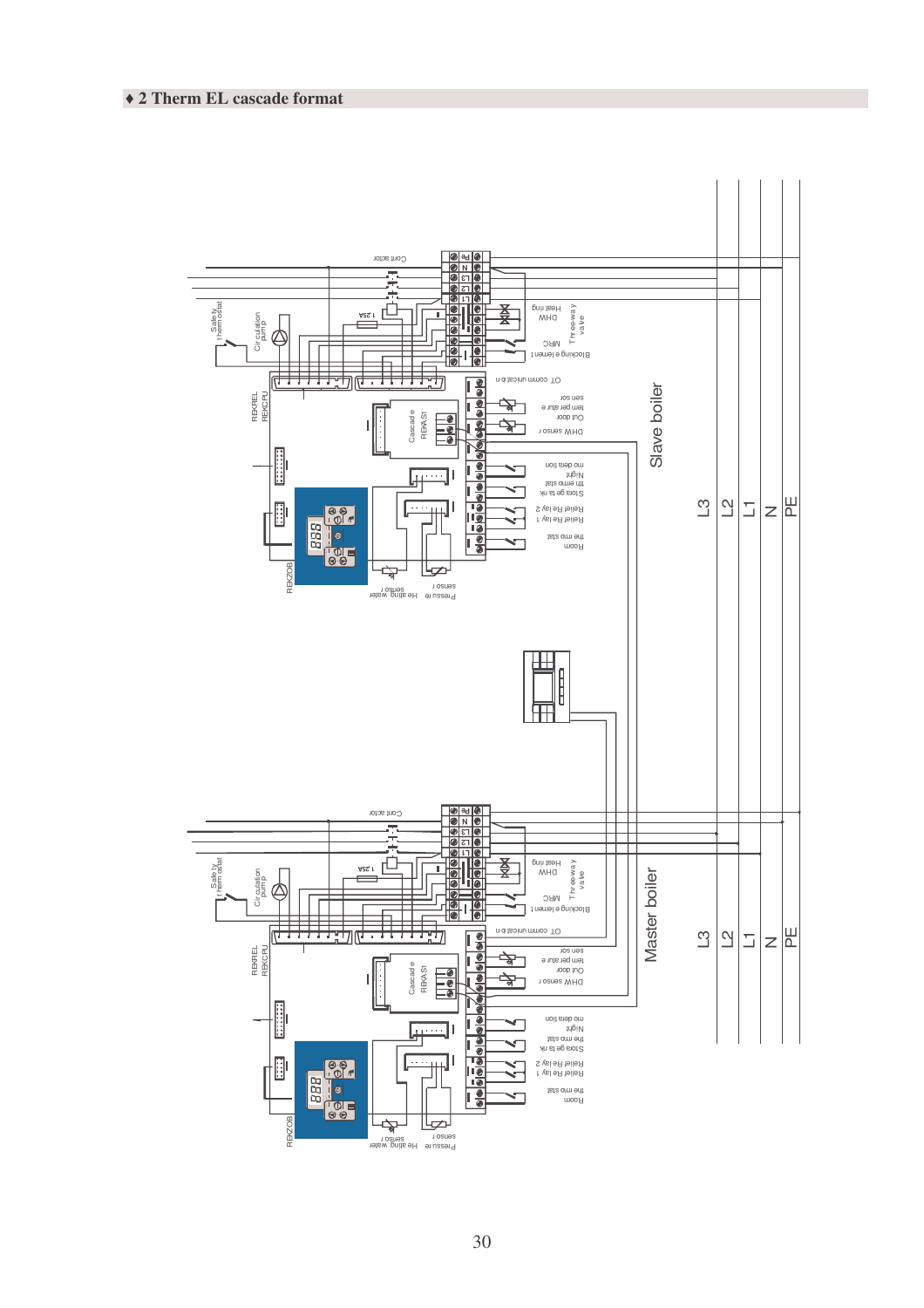#### ♦ **Connection of the current maximum value monitor to the boiler relief relay terminals**



#### **12. Warranty and responsibility for defects**

The manufacturer is not liable for any mechanical damage to individual components by harsh treatment, neither for any damage caused by unprofessional interference with the electronics during setting or connecting of accessory regulations or by using other than original components used by the manufacturer.

The guarantee does further not apply to defects brought about by nonobservance of the binding conditions specified in the individual sections of this Manual regarding operation and maintenance of the boilers.

The guarantee equally does not apply to non-standardized ratios in the distribution networks (fluctuation of the supply voltage – chiefly during overvoltage peaks etc.), defects outside the boiler which affect its operation, damage incurred due to external factors, mechanical damage, storage, transport and defects originating during natural disasters etc.

In such situations the service organization can ask the user to reimburse the repair.

THERMONA spol. s r.o. guarantees the correct operation of the boiler for the period of 24 months after it has been first put into operation.

#### **Conditions which must be observed for the guarantee acknowledgement:**

- 1. Boiler inspection must be performed regularly once per year. The inspections can be effected only by an authorized organization, i.e. by a contractual service body (these inspections are not included in the boiler price!).
- 2. It is necessary to document all records with respect to the performed guarantee repairs and annual boiler inspections in the appendix to this Manual.

#### **13. Domestic hot water storage tank heating mode**

External indirect DHW heating storage tank can be connected to the THERM EL boiler. Storage tank heating is ensured by changing the position of the three-way valve. The boiler electronics can communicate with the temperature sensor (continuous DHW temperature regulation) as well as with the traditional storage tank thermostat (to be set in the service menu). Service with a connected DHW storage tank is always of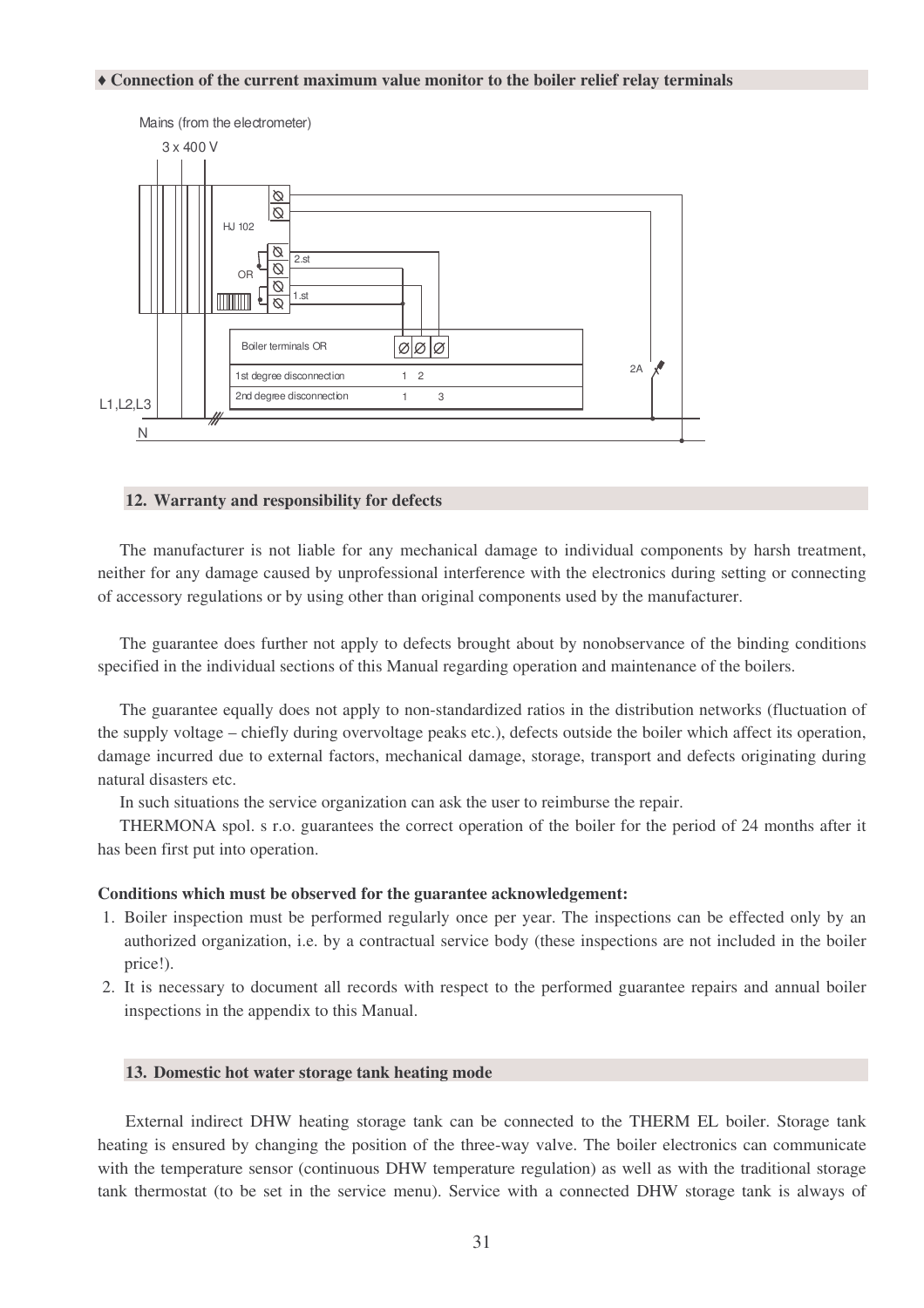superior position with regards to heating and the maintenance of the set temperature always proceeds without time limits (with the exception of the MRC signal). Shall the temperature in the storage tank fall below the set value, the boiler system three-way valve position is set preferentially and the boiler water heats up the external indirect heating DHW storage tank. The DHW preparation can be deactivated by setting the boiler in the SLEEP mode. If the operation mode is set after the termination of the MRC signal, the DHW preparation becomes interrupted.

Connections of the storage tank and the three-way valve are shown in the electric diagram.

#### ♦ **Connection diagram of an electric boiler with indirect heating storage tank for informational purposes**



MV – valve servomotor

AB – heating water inlet from the boiler

A – heating water outlet to the storage tank

B – heating water outlet to the heating circuit

T1 – storage tank thermostat

T – NTC sensor of the storage tank

TUV – DHW outlet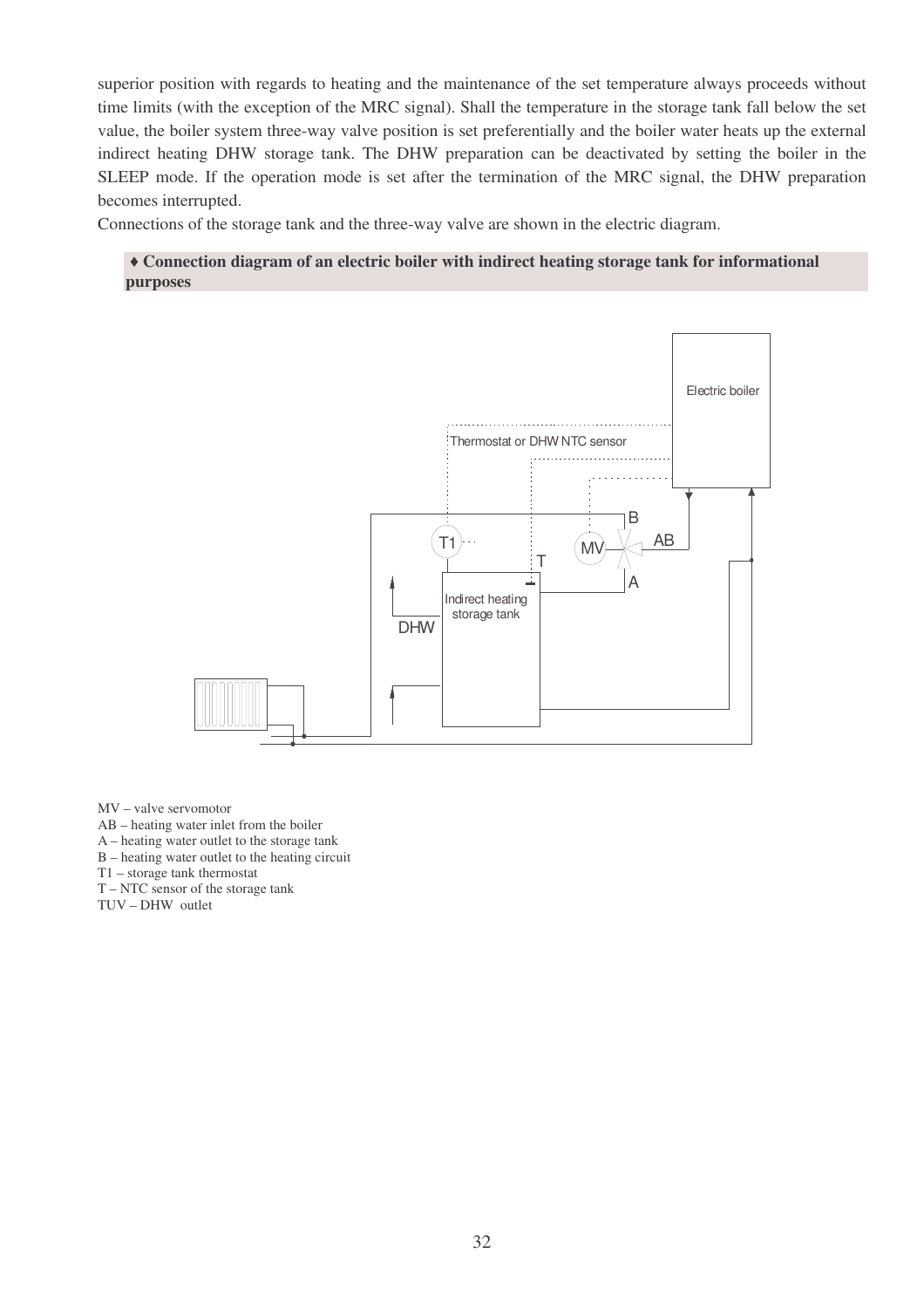

- 1 Boiler frame
- 2 Pump
- 3 Safety valve
- 4 Pressure sensor
- 5 Discharge valve (1/2")
- 6 Boiler heat exchanger
- 7 Emergency thermostat (the sensor is placed in the cup together with the temperature sensor)
- 8 Temperature sensor
- 9 Vent valve
- 10 Heating bar
- 11 Control display
- 12 Boiler automatic system
- 13 Expansion vessel (7 l)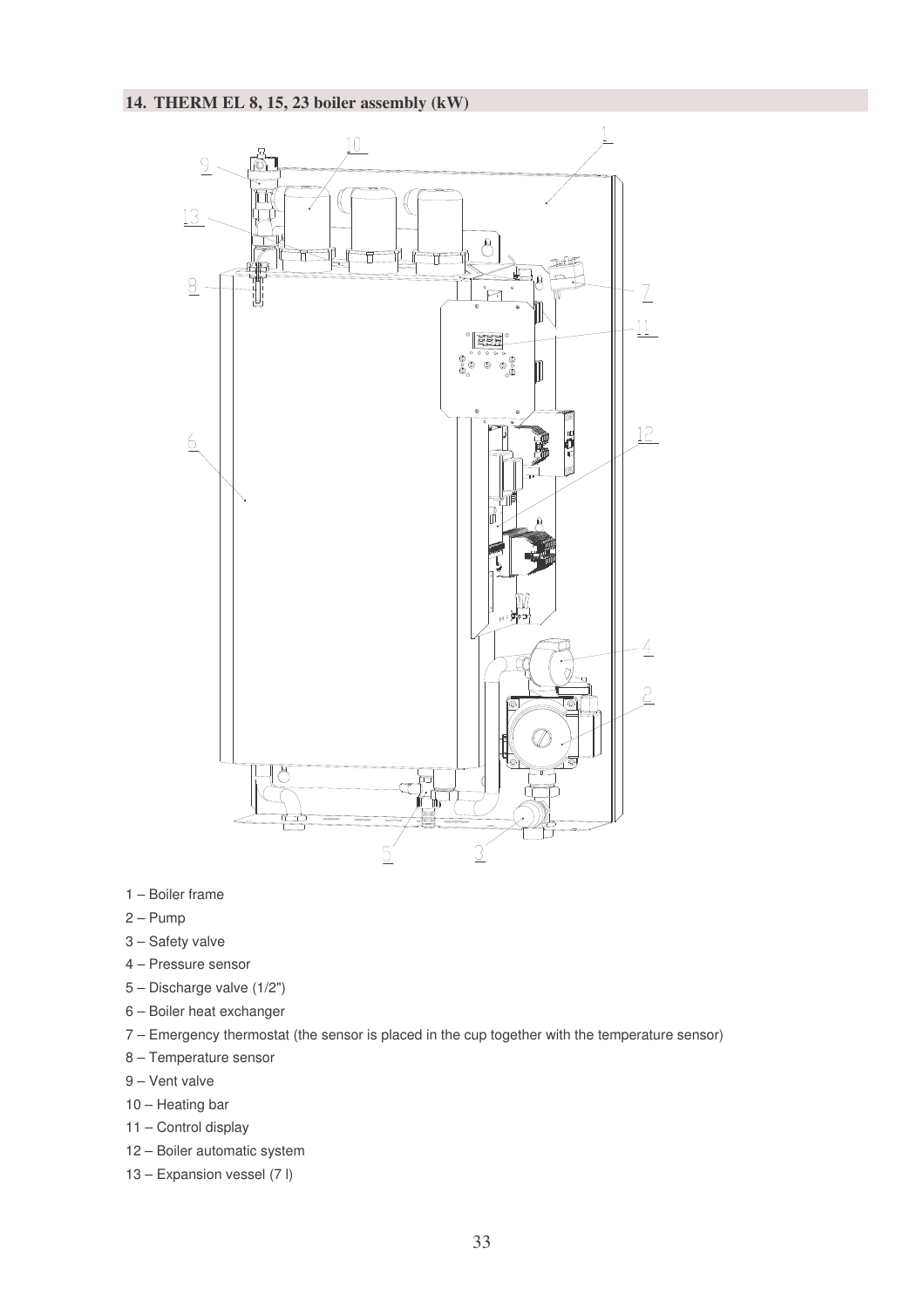

- 1 Boiler frame
- 2 Grundfos pump
- 3 Safety valve
- 4 Pressure sensor
- 5 Discharge valve (1/2")
- 6 Boiler heat exchanger
- 7 Emergency thermostat (the sensor is placed in the cup together with the temperature sensor)
- 8 Temperature sensor
- 9 Vent valve
- 10 Heating bar
- 11 Control display
- 12 Boiler automatic system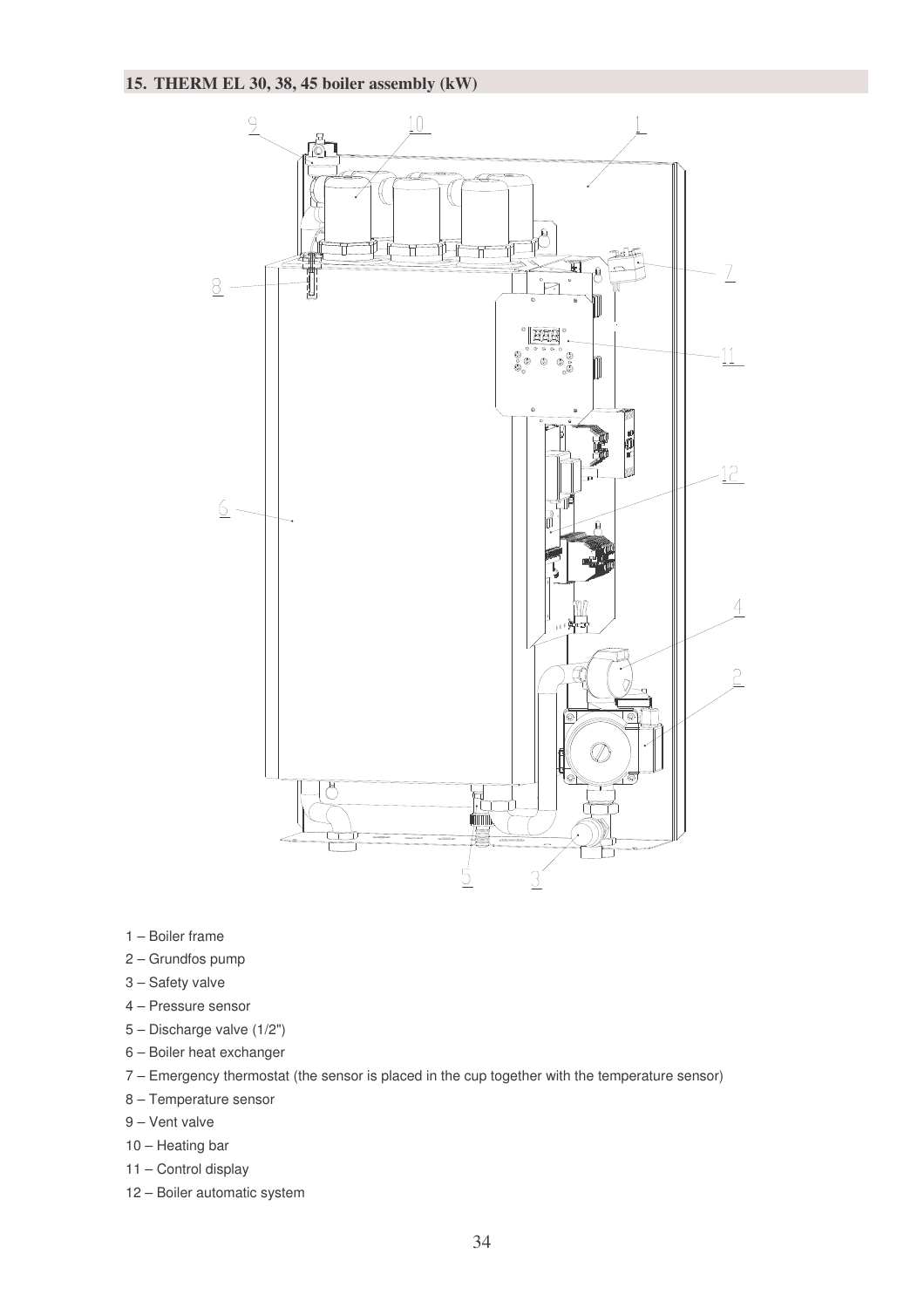#### **16. Wall-mounting of the boiler**



#### **17. Boiler dimensions and connection**





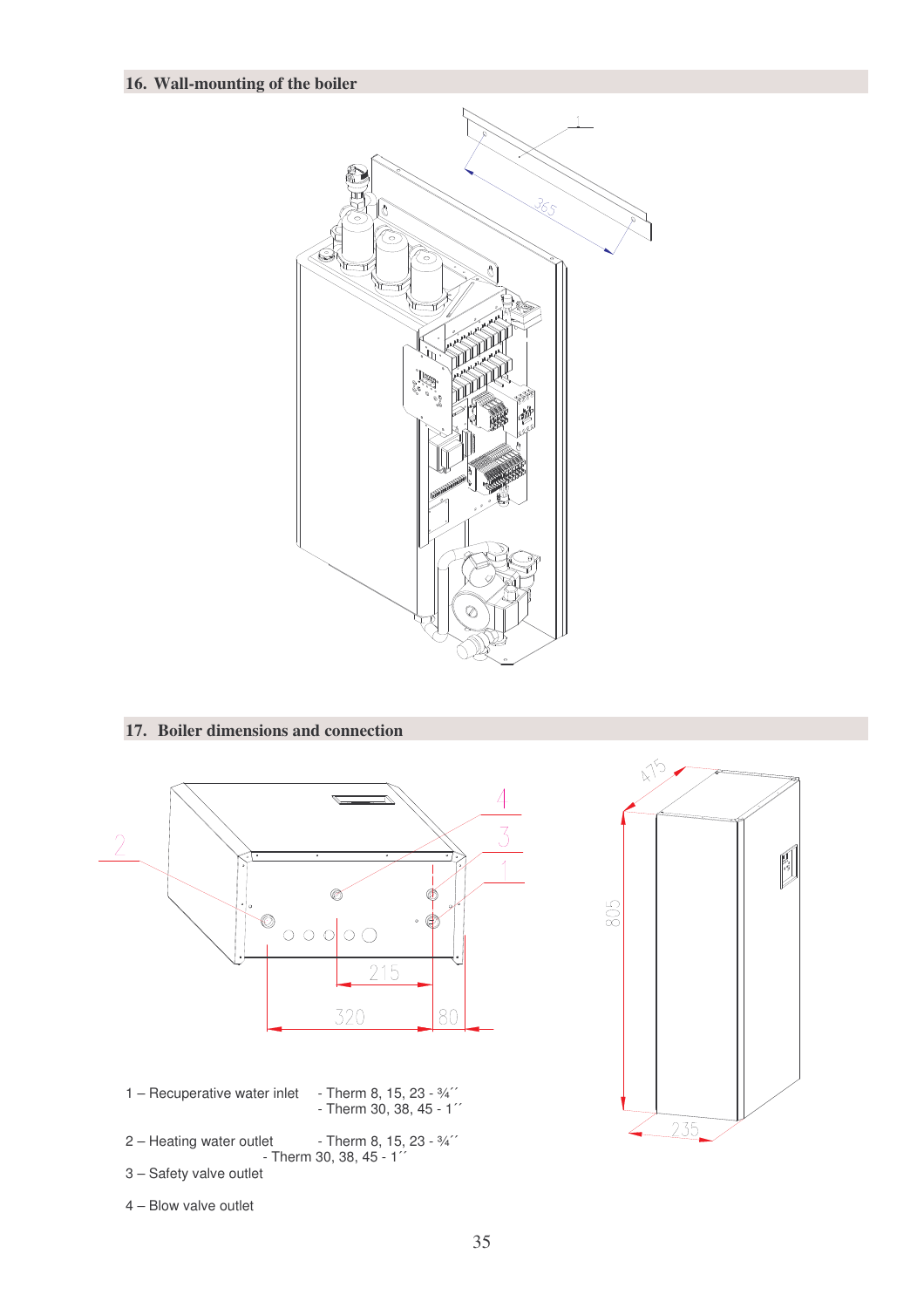#### **18. Record of repairs and annual inspections**

| Performed operation | Contractual org. | <b>Customer signature</b> | Date of record |
|---------------------|------------------|---------------------------|----------------|
|                     |                  |                           |                |
|                     |                  |                           |                |
|                     |                  |                           |                |
|                     |                  |                           |                |
|                     |                  |                           |                |
|                     |                  |                           |                |
|                     |                  |                           |                |
|                     |                  |                           |                |
|                     |                  |                           |                |
|                     |                  |                           |                |
|                     |                  |                           |                |
|                     |                  |                           |                |
|                     |                  |                           |                |
|                     |                  |                           |                |
|                     |                  |                           |                |
|                     |                  |                           |                |
|                     |                  |                           |                |
|                     |                  |                           |                |
|                     |                  |                           |                |
|                     |                  |                           |                |

*Warning regarding the disposal of the packaging and the product after the end of its service life-time*

*All applied materials comply with the requirements specified in Section 10 of the Act No. 185/2001 Coll. and Section 6 of the Act No. 477/2001 Coll.* 

*The product packaging is commonly disposed of in scrap paper collection centres. The packaging foil can be disposed of in collection containers for plastics.* 

*Boiler parts made from steel, copper and copper alloys are to be delivered to sorted metal waste scrapyards. Heat insulation of the combustion chamber is in accordance with the health safety and shall be liquidated in common home waste.* 

*Standard storage conditions must be assured (non-aggressive and dust-free environment, temperature range of 5 to 50°C, atmospheric humidity of maximum 75%, prevention of biological influences, shocks and vibrations)*